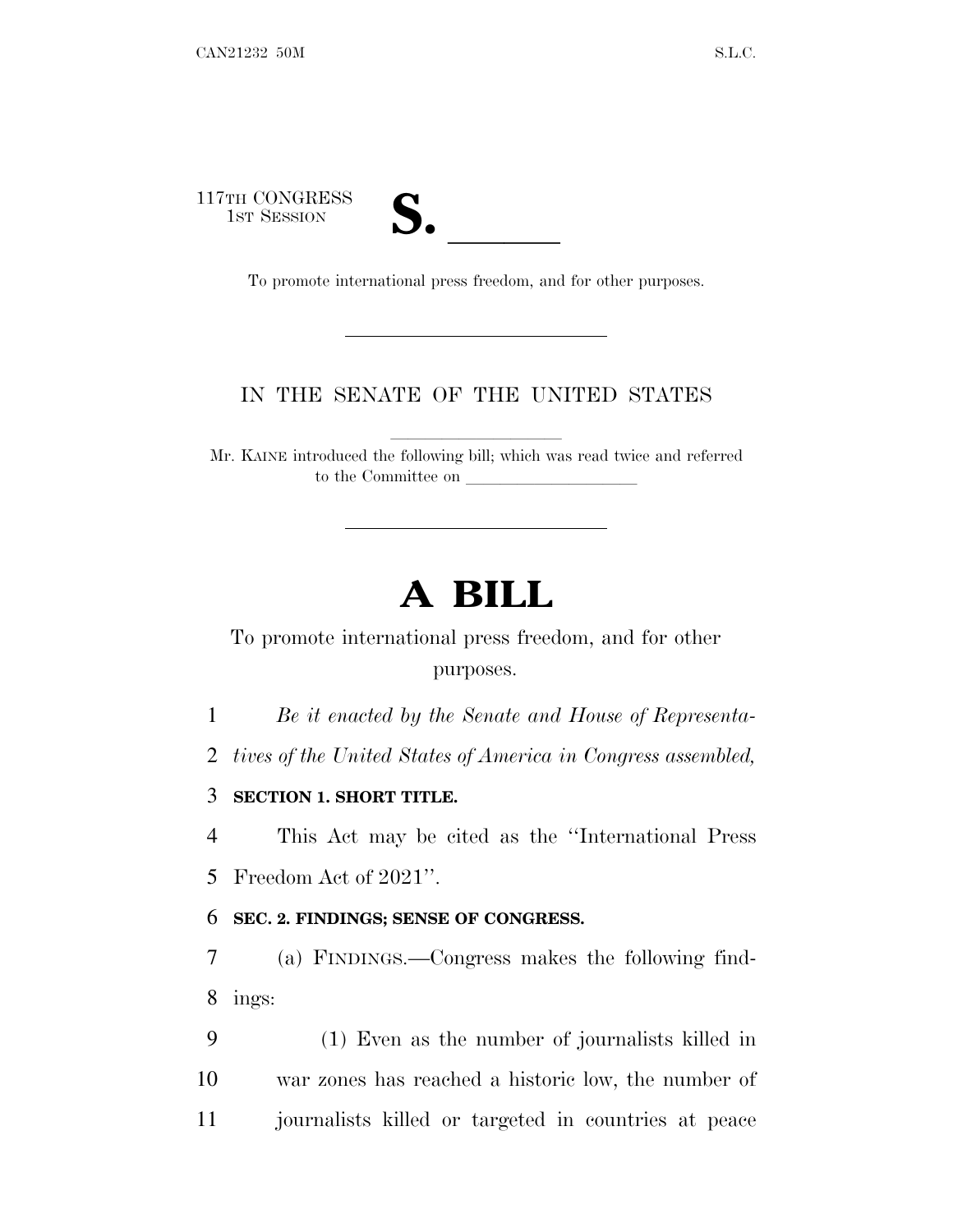continues to remain at historically high levels. In , more than  $\frac{2}{3}$  of all media fatalities took place in countries at peace.

 (2) Even as the COVID–19 pandemic reduced the number of journalists reporting from the field, Reporters Without Borders (RSF) reported that 50 journalists were killed in 2020. Additionally, as of December 2020, 387 journalists remained impris- oned worldwide, continuing the historically high trend seen in previous years, and 57 journalists were held hostage.

 (3) As the frontier between countries at war and countries at peace continues to disappear, more must be done to protect journalists and activists de- fending human rights and spreading awareness of abuse and corruption.

 (b) SENSE OF CONGRESS.—It is the sense of Con-gress that—

 (1) a free and vibrant press is the fulcrum of democracy;

 (2) the protection and advancement of the free- dom of expression is a foundational value of the United States;

 (3) the Universal Declaration of Human Rights, which the General Assembly of the United Nations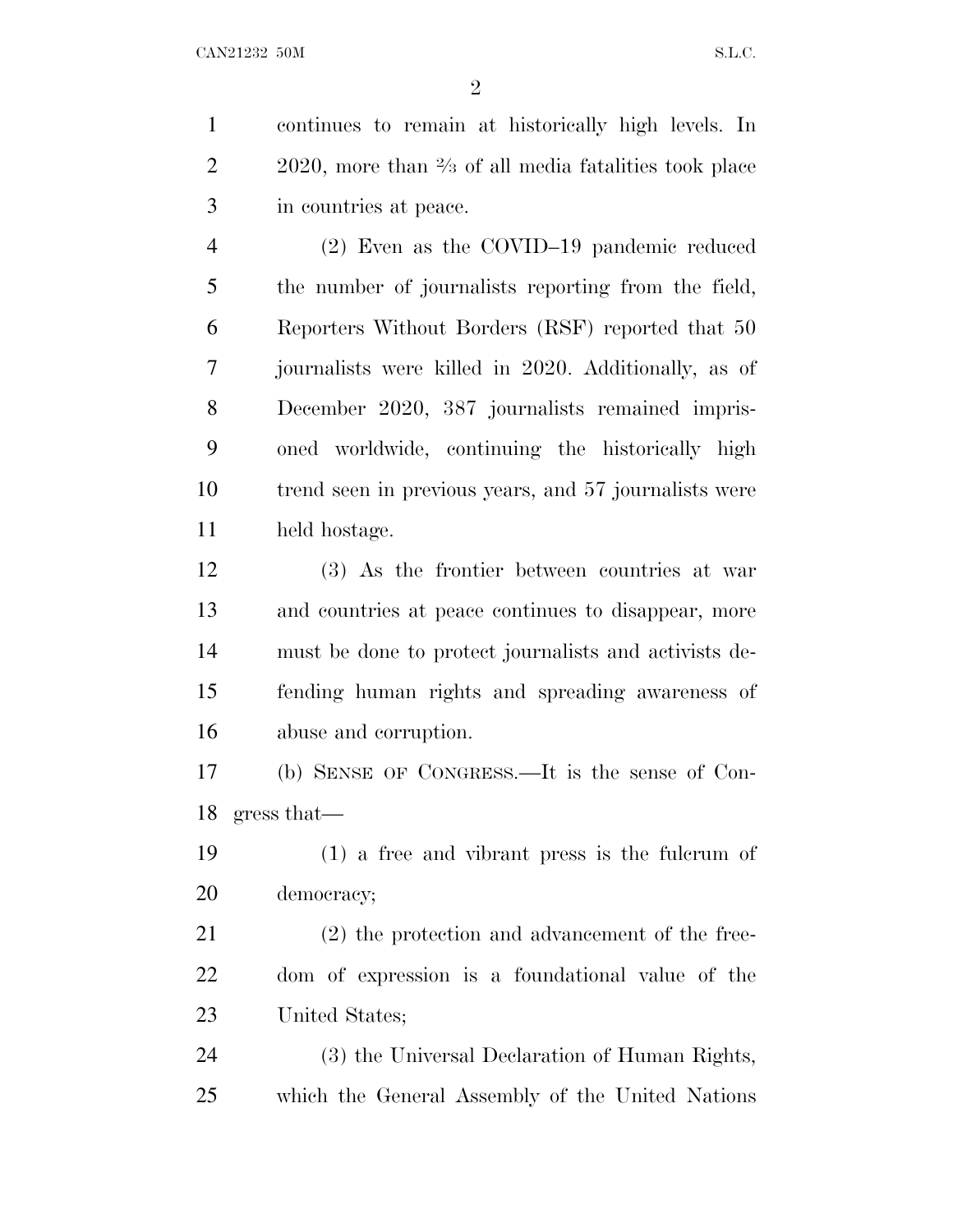adopted in 1948 with the United States voting in favor, defines freedom of expression, which includes a free press, as a fundamental human right; (4) the International Covenant on Civil and Po- litical Rights, which the United States ratified in 1992, specifies that everyone shall have the ''free- dom to seek, receive and impart information and ideas of all kinds, regardless of frontiers, either oral- ly, in writing or in print, in the form of art, or through any other media of his choice''; and (5) it is in the national security interest of the United States to promote the spread of democratic values and institutions worldwide. **SEC. 3. OFFICE ON INTERNATIONAL PRESS FREEDOM; CO- ORDINATOR FOR INTERNATIONAL PRESS FREEDOM.** (a) ESTABLISHMENT OF OFFICE.—There is estab- lished within the Department of State an Office on Inter- national Press Freedom (referred to in this section as the ''Office''). (b) COORDINATOR FOR INTERNATIONAL PRESS FREEDOM.— (1) IN GENERAL.—The Office shall be headed

 by the Coordinator for International Press Freedom appointed under paragraph (2).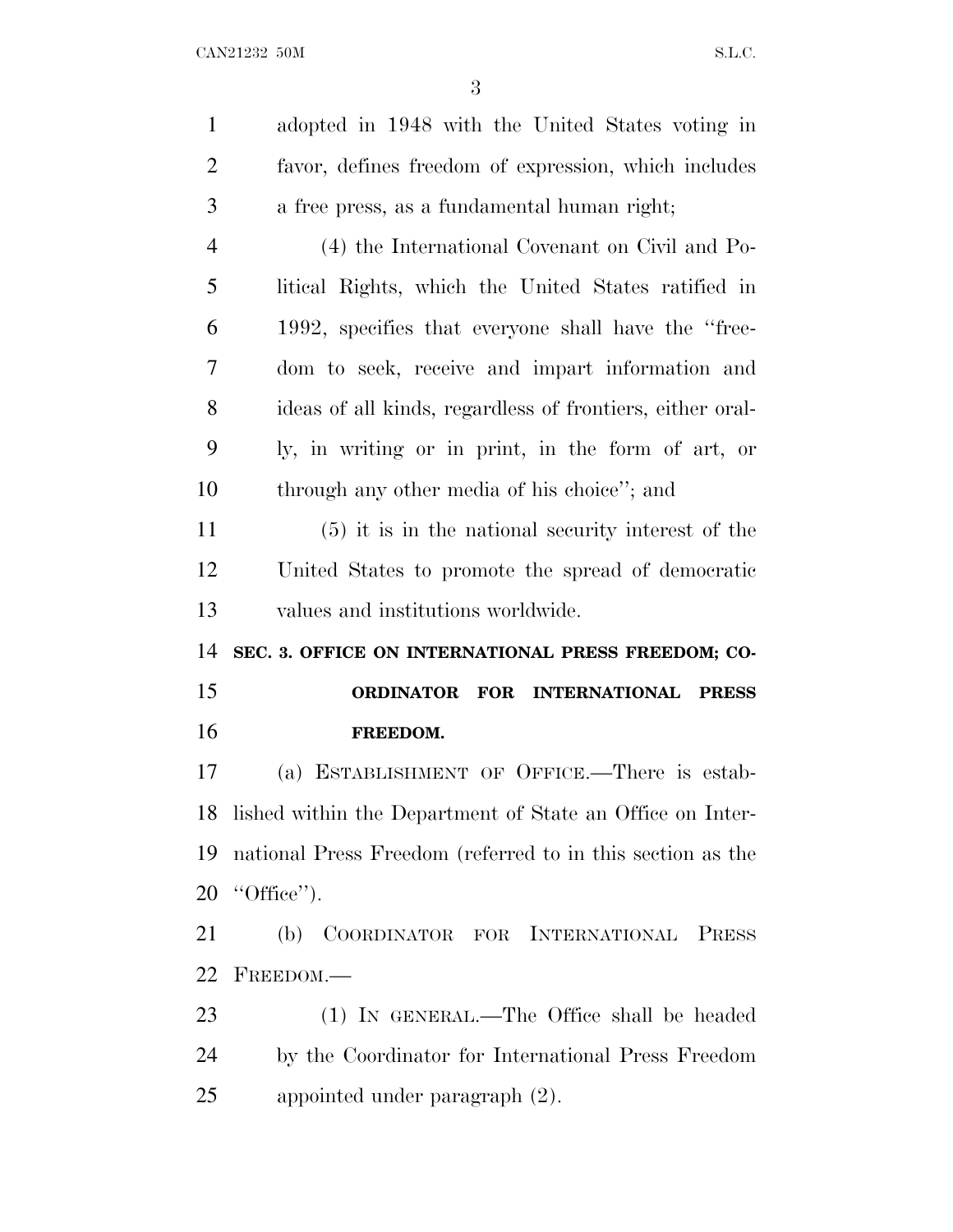| $\mathbf{1}$   | (2) APPOINTMENT.—The Coordinator shall be                |
|----------------|----------------------------------------------------------|
| $\overline{2}$ | appointed by the Secretary of State.                     |
| 3              | (3) REPORTING.—The Coordinator shall report              |
| 4              | to the Assistant Secretary of State for Democracy,       |
| 5              | Human Rights, and Labor.                                 |
| 6              | (c) DUTIES.—The Coordinator for International            |
| 7              | Press Freedom shall have the following responsibilities: |
| 8              | (1) IN GENERAL.—The primary responsibility               |
| 9              | of the Coordinator shall be—                             |
| 10             | $(A)$ to advance the right to freedom of the             |
| 11             | press and freedom of expression abroad;                  |
| 12             | (B) to denounce violations of that right;                |
| 13             | (C) to recommend appropriate responses                   |
| 14             | by the United States Government when that                |
| 15             | right is violated;                                       |
| 16             | $(D)$ to recommend—                                      |
| 17             | (i) the issuance of nonimmigrant visas                   |
| 18             | to individuals classified as threatened jour-            |
| 19             | nalists under subsection (s) of section 214              |
| 20             | of the Immigration and Nationality Act (8)               |
| 21             | U.S.C. 1184), as added by section $6(a)$ ;               |
| 22             | and                                                      |
| 23             | (ii) the provision of humanitarian pa-                   |
| 24             | role to certain journalists under section                |
| 25             | $6(b)$ ; and                                             |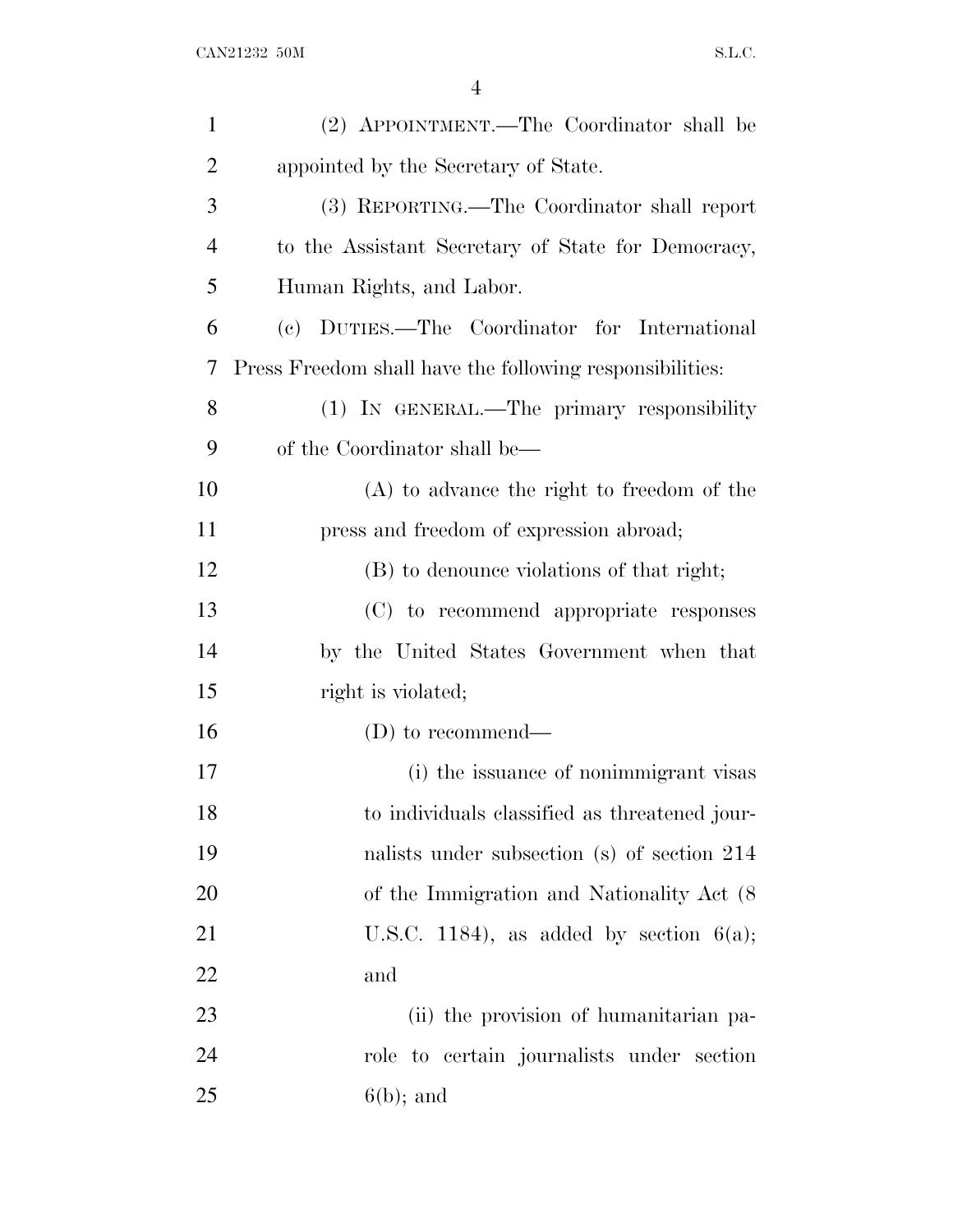| $\mathbf{1}$   | (E) to make individualized determinations           |
|----------------|-----------------------------------------------------|
| $\overline{2}$ | with respect to the continued risk to the lives     |
| 3              | and safety of such individuals and journalists,     |
| $\overline{4}$ | as described in section $6(c)$ .                    |
| 5              | (2) ADVISORY ROLE.—The Coordinator shall—           |
| 6              | $(A)$ be the principal adviser to the Assist-       |
| 7              | ant Secretary of State for Democracy, Human         |
| 8              | Rights, and Labor regarding matters affecting       |
| 9              | press freedom abroad; and                           |
| 10             | (B) make recommendations regarding—                 |
| 11             | (i) the policies of the United States               |
| 12             | Government toward foreign governments               |
| 13             | that violate freedom of the press or fail to        |
| 14             | ensure the safety and freedom of persons            |
| 15             | engaged in free expression or journalism;           |
| 16             | and                                                 |
| 17             | (ii) policies to advance the right to               |
| 18             | free expression and freedom of the press            |
| 19             | abroad.                                             |
| 20             | (3) DIPLOMATIC REPRESENTATION.—Subject to           |
| 21             | the direction of the Secretary of State and the As- |
| 22             | sistant Secretary of State for Democracy, Human     |
| 23             | Rights, and Labor, the Coordinator is authorized to |
| 24             | represent the United States in matters and cases    |
| 25             | relevant to press freedom abroad in—                |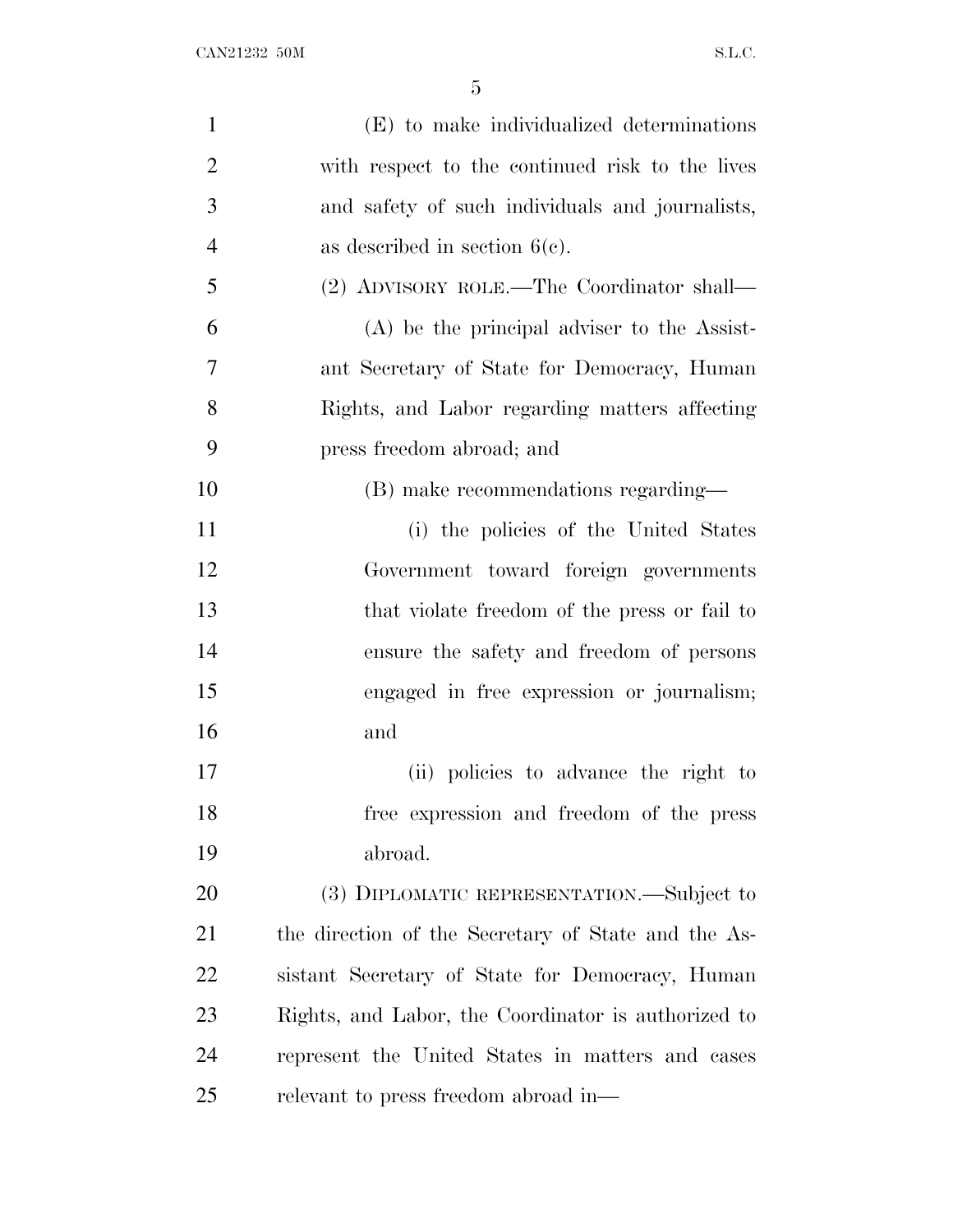| $\mathbf{1}$   | (A) contacts with foreign governments,                     |
|----------------|------------------------------------------------------------|
| $\overline{2}$ | intergovernmental organizations, and special-              |
| 3              | ized agencies of the United Nations, the Orga-             |
| $\overline{4}$ | nization for Security and Co-operation in Eu-              |
| 5              | rope, and other international organizations of             |
| 6              | which the United States is a member; and                   |
| 7              | (B) multilateral conferences and meetings                  |
| 8              | relevant to press freedom abroad.                          |
| 9              | (4) OTHER DUTIES.—The Coordinator shall                    |
| 10             | have such other responsibilities in carrying out this      |
| 11             | Act as the Secretary of State and the Assistant Sec-       |
| 12             | retary of State for Democracy, Human Rights, and           |
| 13             | Labor determine.                                           |
| 14             | (d) FUNDING.—The Secretary of State shall provide          |
| 15             | the Coordinator for International Press Freedom with       |
| 16             | such funds as may be necessary for the hiring of staff     |
| 17             | $for-$                                                     |
| 18             | $(1)$ the Office;                                          |
| 19             | (2) the conduct of investigations by the Office;           |
| 20             | and                                                        |
| 21             | (3) necessary travel.                                      |
| 22             | SEC. 4. AT-RISK JOURNALISTS FUND.                          |
| 23             | (a) ESTABLISHMENT.—There is established in the             |
| 24             | Treasury of the United States a fund, to be known as the   |
|                | 25 "At-Risk Journalists Fund" (in this section referred to |
|                |                                                            |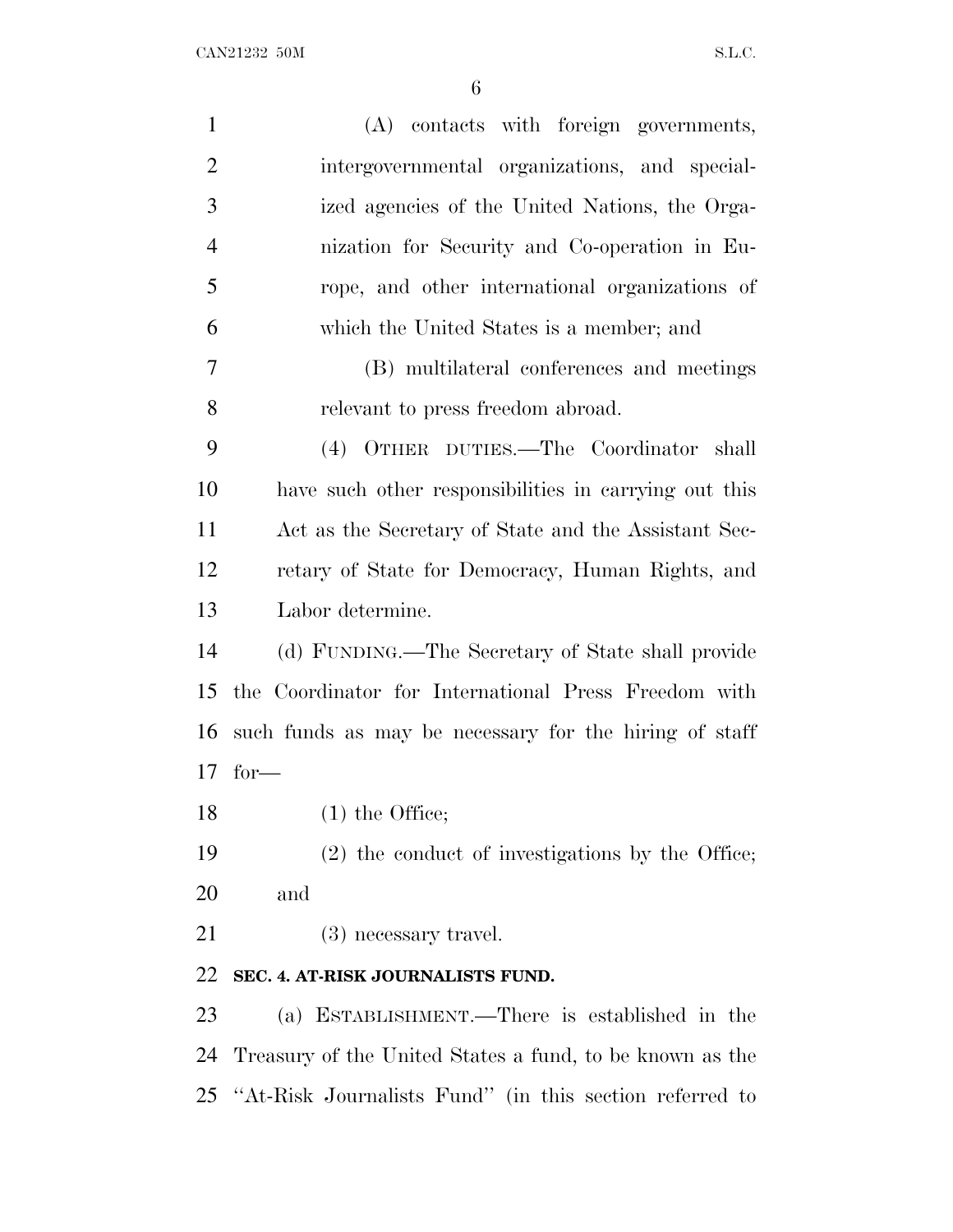as the ''Fund''), to be administered by the Secretary of State.

 (b) PURPOSES OF THE FUND.—The Secretary of State shall use the amounts in the Fund for the following purposes:

 (1) To support journalists operating in restric-tive environments by providing—

 (A) training in digital identity protection and physical security; and

(B) psycho-social care.

 (2) To provide short-term emergency assistance to support and protect journalists who have been threatened, harassed, or attacked and need to relo- cate, which may be provided through existing mecha- nisms such as the Human Rights Defenders Fund of 16 the Department of State.

 (3) To provide medium-term emergency assist- ance resources for journalists in danger, including continuing support to journalists described in para- graph (2) whose relocations must be extended due to ongoing security concerns.

22 (c) USE OF FUNDS.—Amounts authorized to be ap- propriated under subsection (e) shall be obligated and ex- pended consistent with the action plan required by section 7032(i)(1) of the Department of State, Foreign Oper-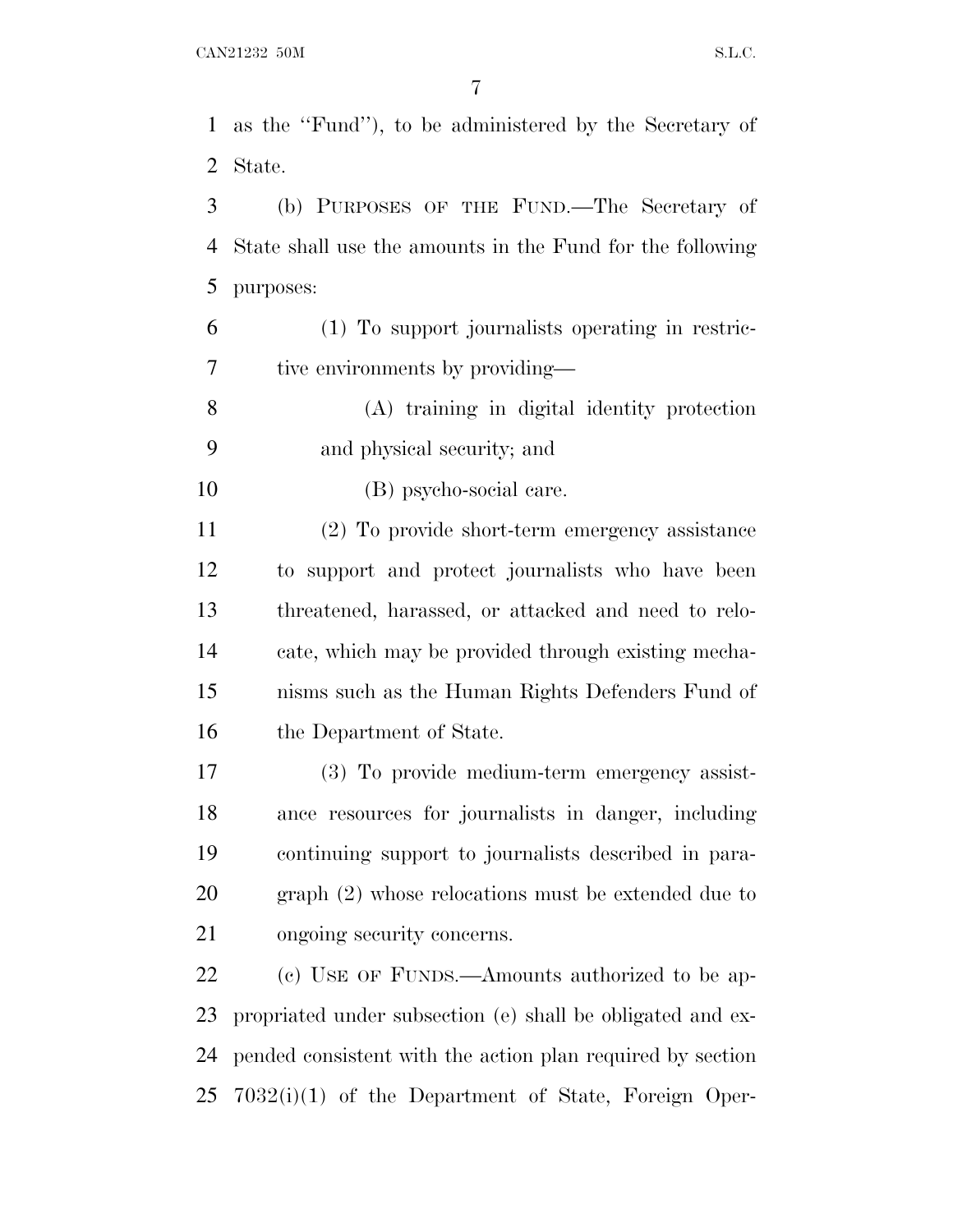| $\mathbf{1}$   | ations, and Related Programs Appropriations Act, 2018 |
|----------------|-------------------------------------------------------|
| $\overline{2}$ | (division K of Public Law $115-141$ ).                |
| 3              | (d) ANNUAL REPORT TO CONGRESS.—                       |
| $\overline{4}$ | (1) IN GENERAL.—Not later than March 1 of             |
| 5              | each year, the Secretary of State shall submit to the |
| 6              | appropriate committees of Congress a report on the    |
| $\tau$         | Fund.                                                 |
| 8              | (2) ELEMENTS.—Each report required by para-           |
| 9              | $graph(1)$ shall include the following:               |
| 10             | (A) The total amount expended from the                |
| 11             | Fund during the previous calendar year for            |
| 12             | each of the purposes specified in subsection (b).     |
| 13             | (B) A description of the specific programs            |
| 14             | implemented using amounts from the Fund               |
| 15             | during such year.                                     |
| 16             | (C) Data regarding the number and na-                 |
| 17             | tionality of journalists assisted using<br>such       |
| 18             | amounts during such year.                             |
| 19             | (D) Such accounts of individuals assisted             |
| 20             | by the Fund during such year that the Sec-            |
| 21             | retary of State considers relevant to share.          |
| 22             | (3) DEFINITION OF APPROPRIATE COMMITTEES              |
| 23             | OF CONGRESS.—In this subsection, the term "appro-     |
| 24             | priate commitees of Congress" means—                  |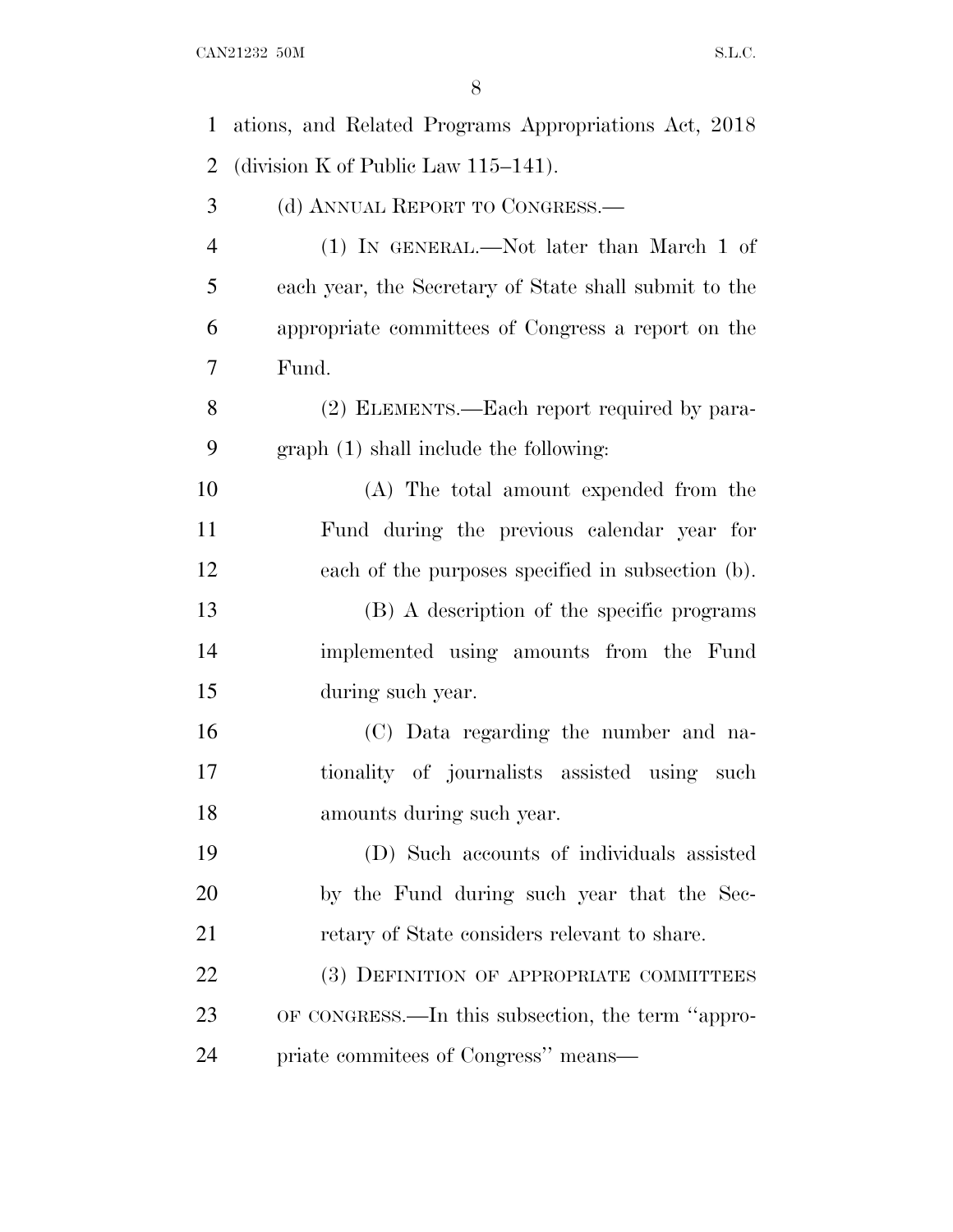| $\mathbf{1}$   | (A) the Committee on Foreign Relations,               |
|----------------|-------------------------------------------------------|
| $\overline{2}$ | Committee on Appropriations, and the<br>the           |
| 3              | Human Rights Caucus of the Senate; and                |
| $\overline{4}$ | (B) the Committee on Foreign Affairs, the             |
| 5              | Committee on Appropriations, and the Tom              |
| 6              | Lantos Human Rights Commission of the                 |
| 7              | House of Representatives.                             |
| 8              | (e) AUTHORIZATION OF APPROPRIATIONS.—                 |
| 9              | (1) IN GENERAL.—There is authorized to be             |
| 10             | appropriated to the Fund \$30,000,000 to carry out    |
| 11             | this section for each of the 5 fiscal years beginning |
| 12             | with the first fiscal year that begins after the date |
| 13             | of the enactment of this Act.                         |
| 14             | (2) AVAILABILITY OF AMOUNTS.—Amounts au-              |
| 15             | thorized to be appropriated under paragraph (1)       |
| 16             | shall remain available until expended.                |
| 17             | (f) SENSE OF CONGRESS.—It is the sense of Con-        |
| 18             | gress that—                                           |
| 19             | (1) amounts authorized to be appropriated             |
| 20             | under subsection (e) should be appropriated in addi-  |
| 21             | tion to amounts regularly appropriated for other      |
| 22             | programs to promote human rights and civil society;   |
| 23             | and                                                   |
| 24             | (2) support for civil society activists and other     |
| 25             | human rights defenders provided by the Federal        |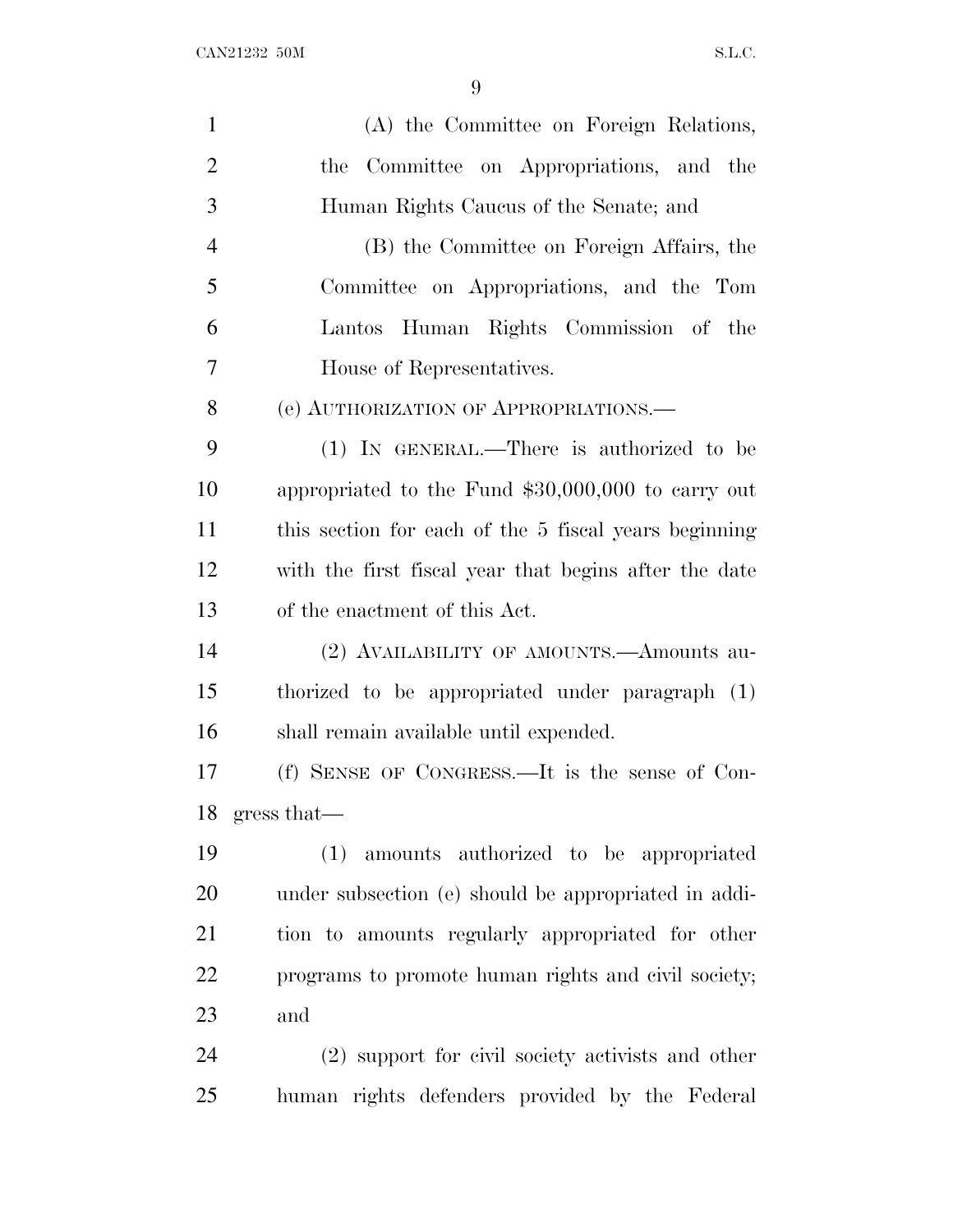CAN21232 50M S.L.C.

 Government as of the date of the enactment of this Act should not be decreased.

#### **SEC. 5. ASSISTANCE TO COMBAT IMPUNITY.**

 (a) LIST OF COUNTRIES.—Not later than 180 days after the date of the enactment of this Act, and not later than March 1 of each year thereafter, the Secretary of State, in consultation with the Attorney General of the United States and nongovernmental organizations with ex- pertise in threats to journalists worldwide, shall create a list of not less than 10 countries in which journalists face the greatest risk of murder, assault, harassment, intimida-tion, or other crimes.

 (b) BUREAU OF INTERNATIONAL NARCOTICS AND LAW ENFORCEMENT PROGRAMS.—

 (1) IN GENERAL.—Of amounts appropriated each fiscal year for ''International Narcotics Control and Law Enforcement'' for bilateral assistance for each country identified in the list required by sub- section (a), the Assistant Secretary of State for International Narcotics and Law Enforcement Af- fairs shall use not less than 10 percent for programs to assist police, prosecutors, judges, and other indi-viduals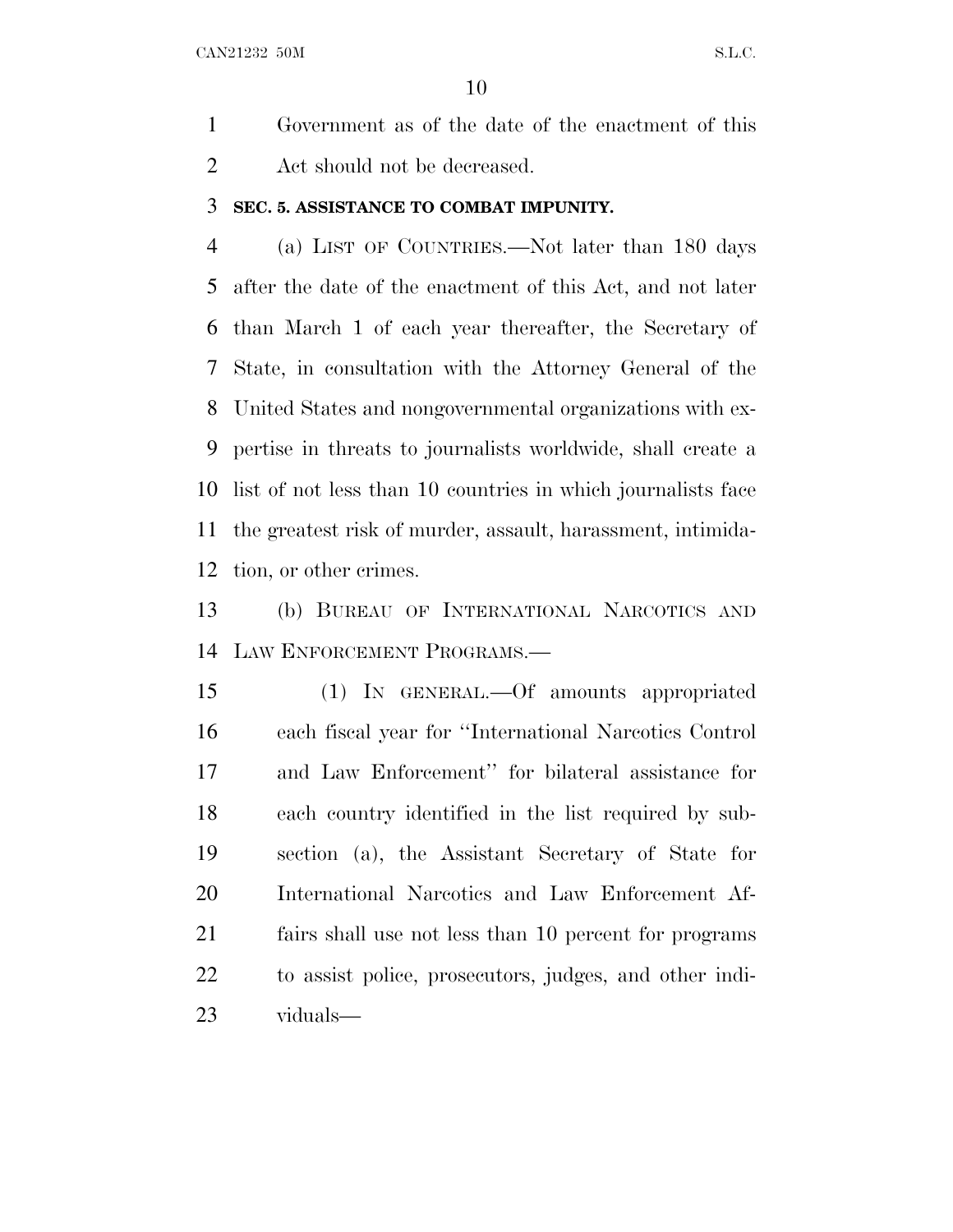$CAN21232$  50M S.L.C.

| $\mathbf{1}$   | (A) to support the investigation and pros-             |
|----------------|--------------------------------------------------------|
| $\overline{2}$ | ecution of individuals who commit crimes               |
| 3              | against journalists; and                               |
| $\overline{4}$ | (B) to prevent such crimes.                            |
| 5              | (2) CONSULTATION.—The Assistant Secretary              |
| 6              | of State for International Narcotics and Law En-       |
| $\overline{7}$ | forcement Affairs shall develop the programs de-       |
| 8              | scribed in paragraph (1) in consultation with the      |
| 9              | Bureau of Democracy, Human Rights, and Labor of        |
| 10             | the Department of State, the Department of Justice,    |
| 11             | and other local or international organizations with    |
| 12             | expertise in threats to journalists in the relevant    |
| 13             | country.                                               |
| 14             | (c) ANNUAL REPORT TO CONGRESS.—                        |
| 15             | (1) IN GENERAL.—Not later than 180 days                |
| 16             | after the date of the enactment of this Act, and not   |
| 17             | later than March 1 of each year thereafter, the As-    |
| 18             | sistant Secretary of State for International Nar-      |
| 19             | cotics and Law Enforcement Affairs, in consultation    |
| 20             | with the Assistant Secretary of State for Democracy,   |
| 21             | Human Rights, and Labor, shall submit to Congress      |
| 22             | a report outlining the efforts and level of success of |
| 23             | such Assistant Secretaries in combatting impunity      |

for attacks against journalists, with special emphasis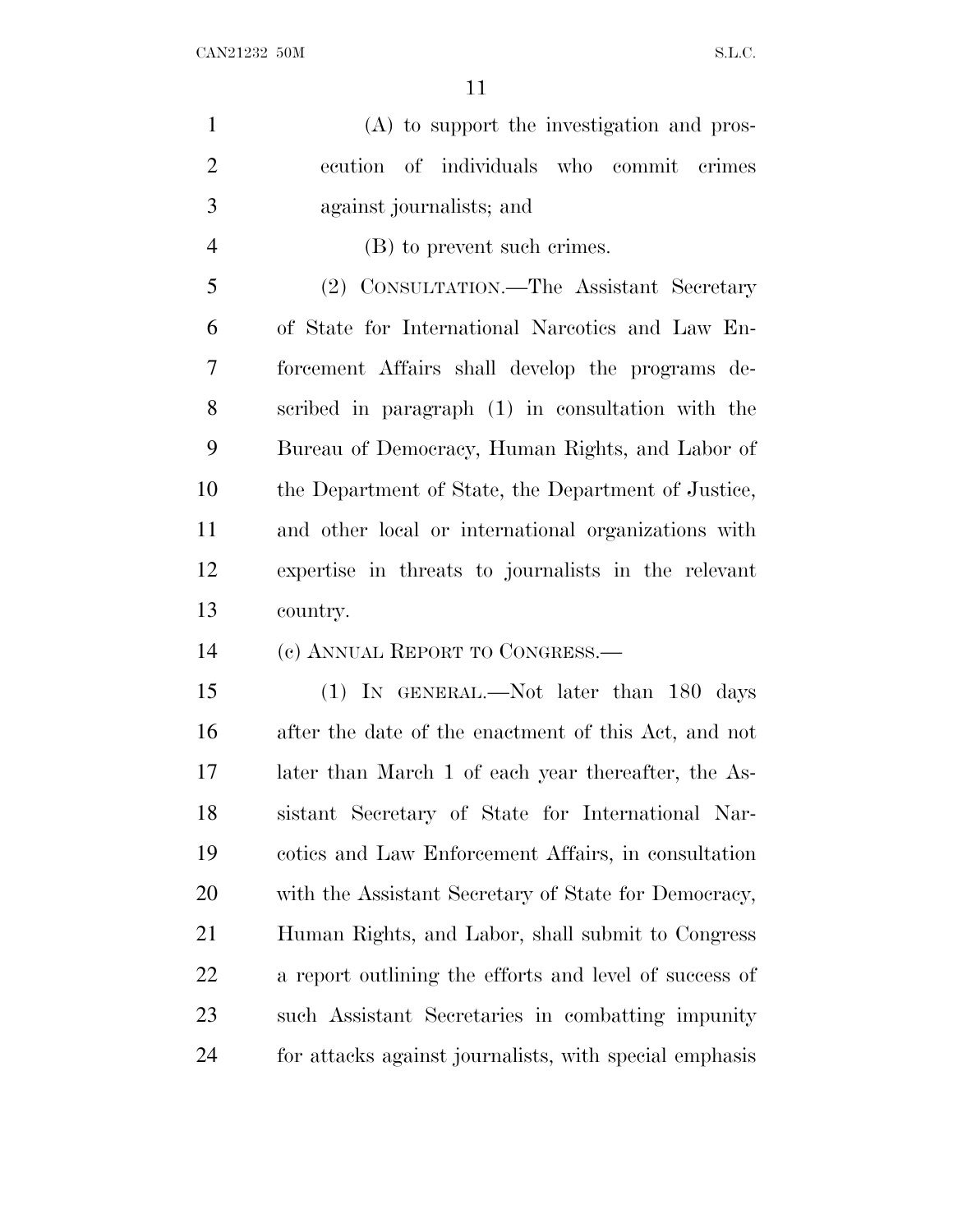| $\mathbf{1}$   | on the countries identified in the list required by  |
|----------------|------------------------------------------------------|
| $\overline{2}$ | subsection (a).                                      |
| 3              | (2) ELEMENTS.—Each report required by para-          |
| $\overline{4}$ | graph (1) shall include the following:               |
| 5              | (A) The number of journalists in foreign             |
| 6              | countries who were killed, attacked, harassed,       |
| 7              | or intimidated during the previous calendar          |
| 8              | year.                                                |
| 9              | (B) The number of cases of crimes against            |
| 10             | journalists in foreign countries that were pros-     |
| 11             | ecuted, the number of convictions in those           |
| 12             | cases, and the sentences for individuals con-        |
| 13             | victed, during such year.                            |
| 14             | (C) A description of any relevant preven-            |
| 15             | tion efforts or training conducted by the Bu-        |
| 16             | reau of International Narcotics and Law En-          |
| 17             | forcement Affairs of the Department of State         |
| 18             | for host nation officials, journalists, or other in- |
| 19             | dividuals during such year.                          |
| 20             | SEC. 6. NONIMMIGRANT VISAS AND HUMANITARIAN PA-      |
| 21             | ROLE FOR THREATENED JOURNALISTS.                     |
| 22             | (a) NONIMMIGRANT VISAS.—                             |
| 23             | (1)<br>EXPANSION OF FOREIGN MEDIA<br>NON-            |
| 24             | IMMIGRANT VISA CATEGORY.—Section $101(a)(15)(I)$     |
|                |                                                      |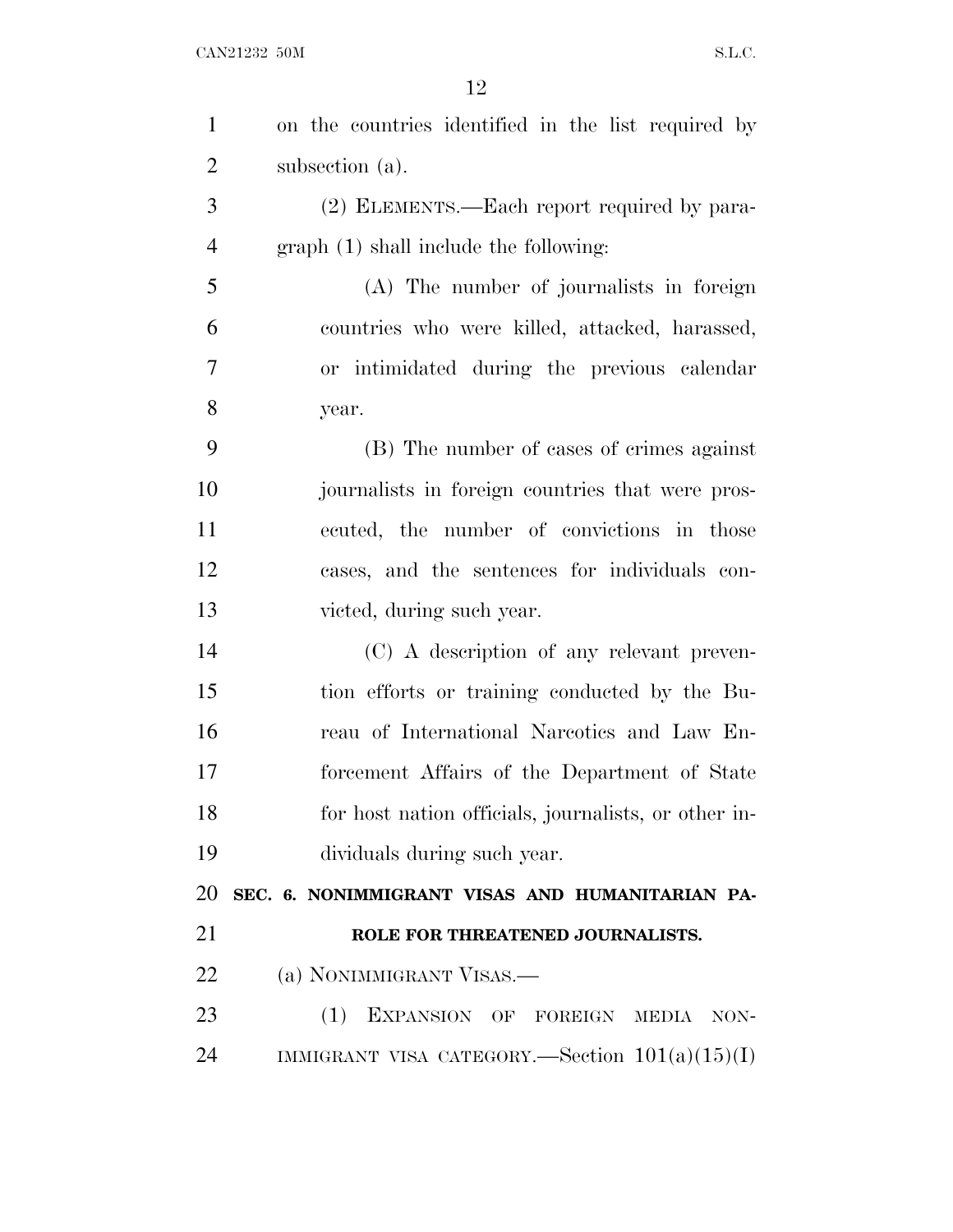$\begin{minipage}{.4\linewidth} \textbf{CAN21232} & 50\textbf{M} \end{minipage}$ 

| $\mathbf{1}$   | of the Immigration and Nationality Act (8 U.S.C.            |
|----------------|-------------------------------------------------------------|
| $\overline{2}$ | $1101(a)(15)(I)$ is amended—                                |
| 3              | (A) by inserting "(i)" before "upon a                       |
| $\overline{4}$ | $basis$ ";                                                  |
| 5              | (B) by striking "him;" and inserting "the                   |
| 6              | alien; or"; and                                             |
| 7              | (C) by adding at the end the following:                     |
| 8              | "(ii) an alien who is classified as a threat-               |
| 9              | ened journalist under section $214(s)$ , and the            |
| 10             | spouse and children of such an alien if accom-              |
| 11             | panying or following to join the alien;".                   |
| 12             | (2) THREATENED JOURNALIST DEFINED.—Sec-                     |
| 13             | tion 214 of the Immigration and Nationality Act (8)         |
| 14             | U.S.C. 1184) is amended by adding at the end the            |
| 15             | following:                                                  |
| 16             | " $(s)(1)$ An alien shall be classified as a threatened     |
| 17             | journalist under this subsection if the Secretary of State, |
| 18             | the Coordinator for International Press Freedom, or an      |
| 19             | appropriate Chief of Mission (after consultation with the   |
| 20             | Secretary or the Coordinator) determines that—              |
| 21             | $\lq\lq$ the alien is a journalist who practices (on        |
| 22             | a regular or professional basis) the collection and         |
| 23             | dissemination of information to the public through          |
| 24             | any means of mass communication;                            |
| 25             | $\lq$ (B) the alien—                                        |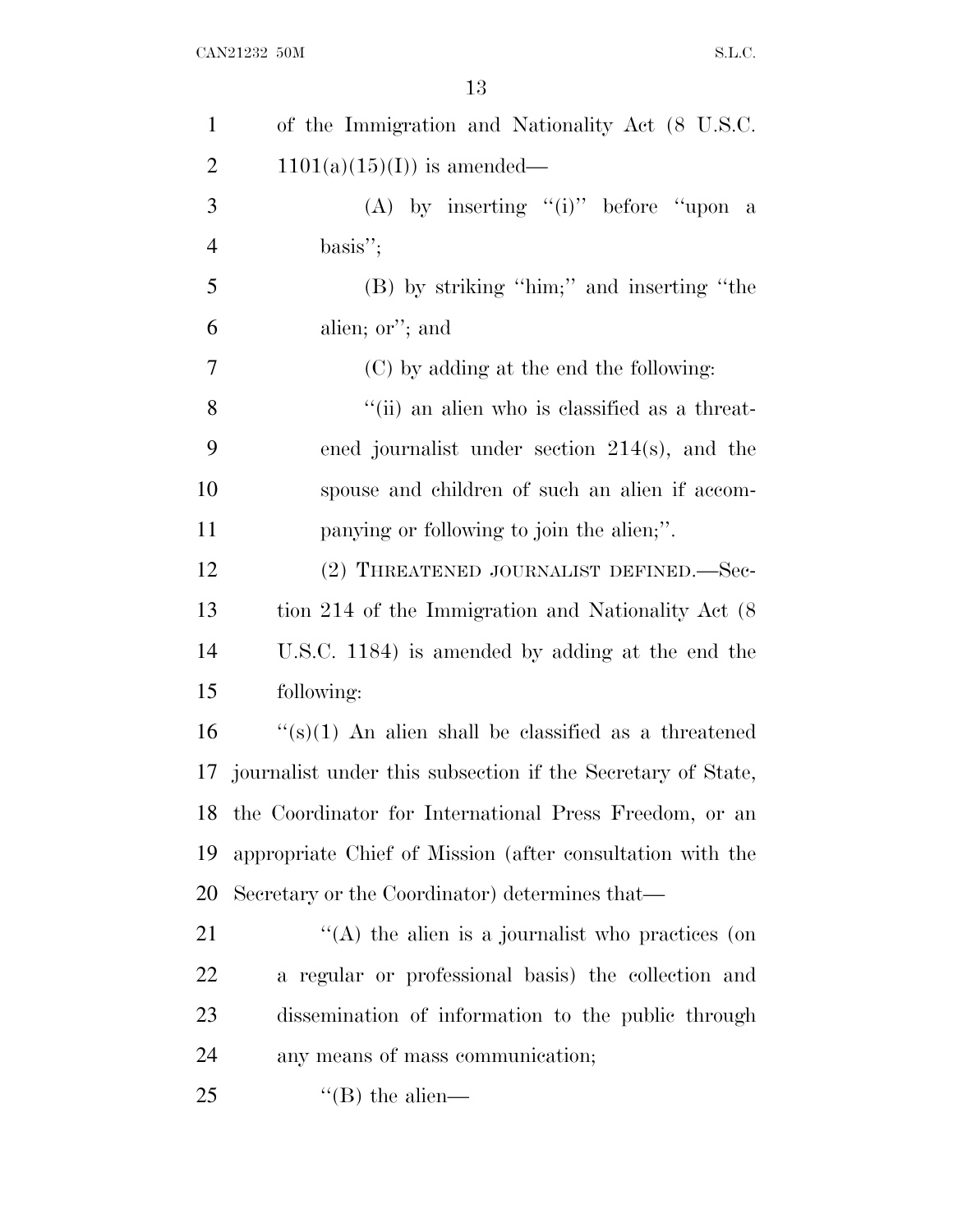| $\mathbf{1}$   | "(i) has been threatened, harassed, or at-            |
|----------------|-------------------------------------------------------|
| $\overline{2}$ | tacked on account of, or in the exercise of, jour-    |
| 3              | nalistic activity; or                                 |
| $\overline{4}$ | "(ii) has a well-founded fear of future per-          |
| 5              | secution on account of the alien's journalistic       |
| 6              | activity;                                             |
| 7              | $\cdot$ (C) the alien has conducted reporting con-    |
| 8              | sistent with the values and standards of professional |
| 9              | journalism, including—                                |
| 10             | "(i) the collection and dissemination of in-          |
| 11             | formation, freely and in accordance with the          |
| 12             | principles of attachment to the truth, plurality      |
| 13             | of points of view, and rationality with respect to    |
| 14             | the methods of establishment of fact and fact         |
| 15             | verification;                                         |
| 16             | "(ii) the demonstration of a commitment               |
| 17             | to free pursuit of the truth, factual accuracy,       |
| 18             | and no intention to harm;                             |
| 19             | "(iii) refraining from dissemination of mis-          |
| 20             | leading or incorrect information, and refraining      |
| 21             | from concealing information that should<br>be         |
| 22             | known to the public;                                  |
| 23             | "(iv) the regular or professional collection          |
| 24             | of information and ideas and dissemination to         |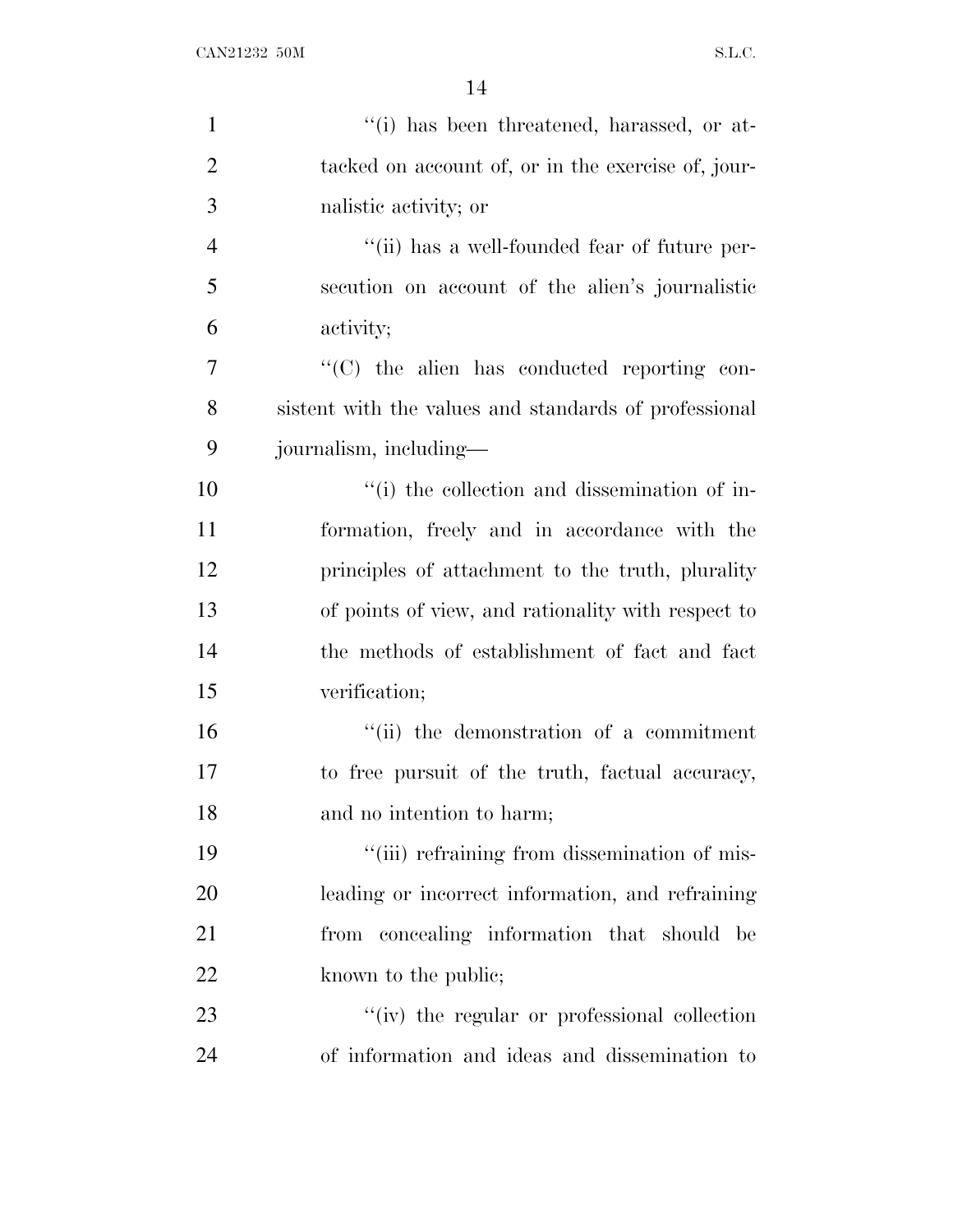| $\mathbf{1}$   | the public through any means of mass commu-         |
|----------------|-----------------------------------------------------|
| $\overline{2}$ | nication;                                           |
| 3              | $\lq\lq$ (v) the use of professional methods of es- |
| 4              | tablishing and verifying the facts, and endeav-     |
| 5              | oring to be factually accurate;                     |
| 6              | "(vi) behavior and actions that are in ac-          |
| 7              | cordance with the principles of freedom of ex-      |
| 8              | pression;                                           |
| 9              | "(vii) respect for ethical principles of the        |
| 10             | profession of journalism, in particular the du-     |
| 11             | ties attached to such principles;                   |
| 12             | "(viii) the treatment of information in a           |
| 13             | manner that serves the general interests and        |
| 14             | the fundamental rights of the public, and does      |
| 15             | not regard information as a commercial prod-        |
| 16             | uct;                                                |
| 17             | "(ix) engagement in activities that fall            |
| 18             | within the framework of editorial independence;     |
| 19             | $f(x)$ the impartial presentation of facts,         |
| 20             | disregarding as much as possible his or her own     |
| 21             | interests and prejudices, and rejection of all      |
| 22             | forms of connivance or conflict of interest;        |
| 23             | $f(x)$ respect for the plurality of sources         |
| 24             | and points of view;                                 |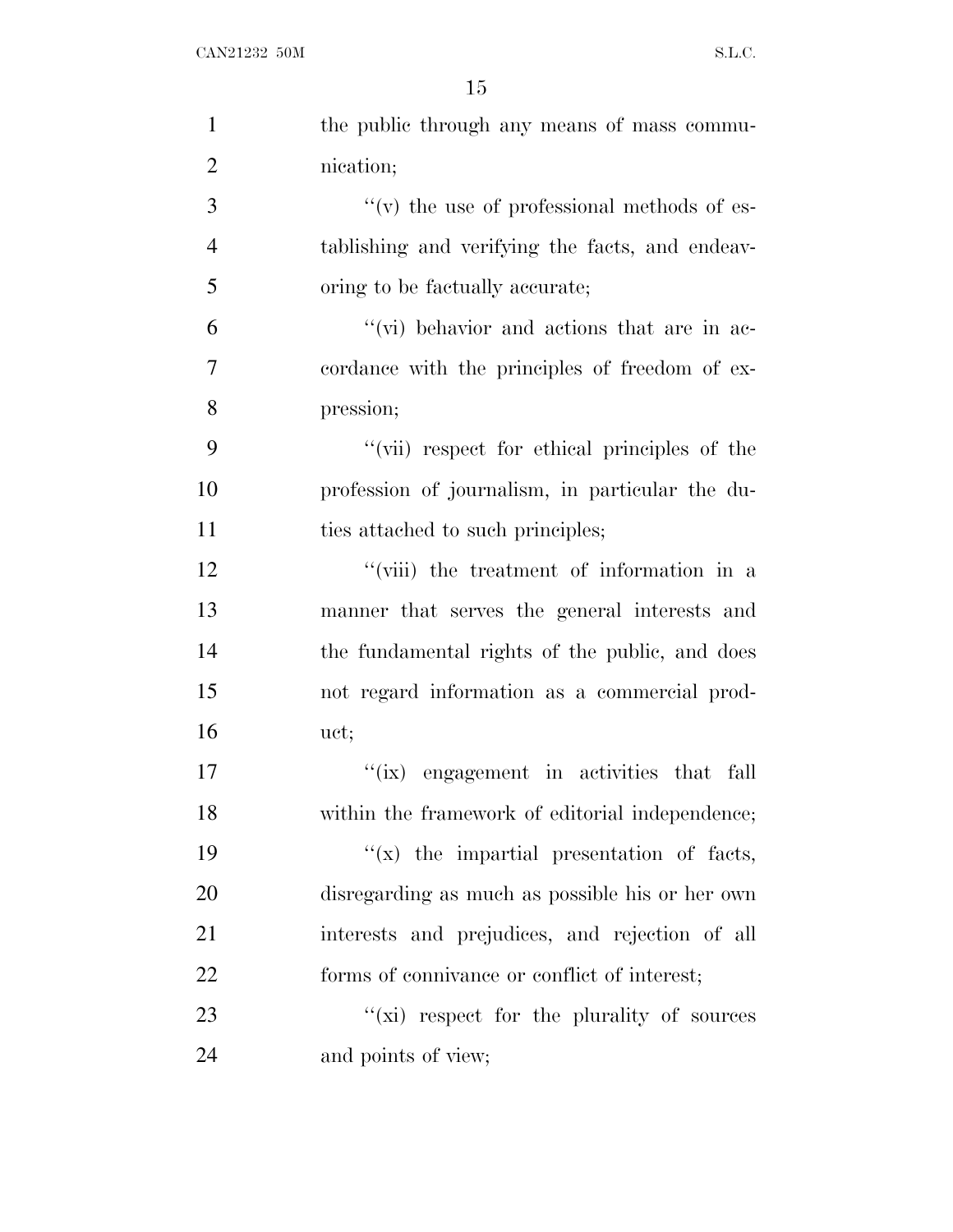$CAN21232$  50M S.L.C.

| $\mathbf{1}$   | "(xii) a refusal to engage in manipulation                 |
|----------------|------------------------------------------------------------|
| $\overline{2}$ | of information; and                                        |
| 3              | "(xiii) the observation and reporting of                   |
| $\overline{4}$ | events without actively participating in them,             |
| 5              | and                                                        |
| 6              | "(D) temporary measures implemented by the                 |
| 7              | Secretary of State using amounts authorized to be          |
| 8              | appropriated under section $4(e)$ of the International     |
| 9              | Press Freedom Act of 2021 are insufficient to pro-         |
| 10             | tect the life or safety of the alien or the spouse or      |
| 11             | child of the alien.                                        |
| 12             | $\lq(2)$ In processing nonimmigrant visa applications for  |
| 13             | aliens described in paragraph (1) and the spouse and chil- |
| 14             | dren of such aliens who are accompanying or following to   |
|                | 15 join them, the Secretary of State shall—                |
| 16             | $\lq\lq$ offer interview appointments to<br>such           |
| 17             | aliens not later than 3 business days after receiving      |
| 18             | an application from such aliens; and                       |
| 19             | $\lq\lq(B)$ prioritize the review and processing of        |
| 20             | such applications ahead of any nonemergency non-           |
| 21             | immigrant visa applications.                               |
| 22             | $\lq(3)$ In the case of an alien spouse admitted under     |
| 23             | section $101(a)(15)(I)(ii)$ , who is accompanying or fol-  |
| 24             | lowing to join a principal alien admitted under such sec-  |
| 25             | tion, the Secretary of Homeland Security shall authorize   |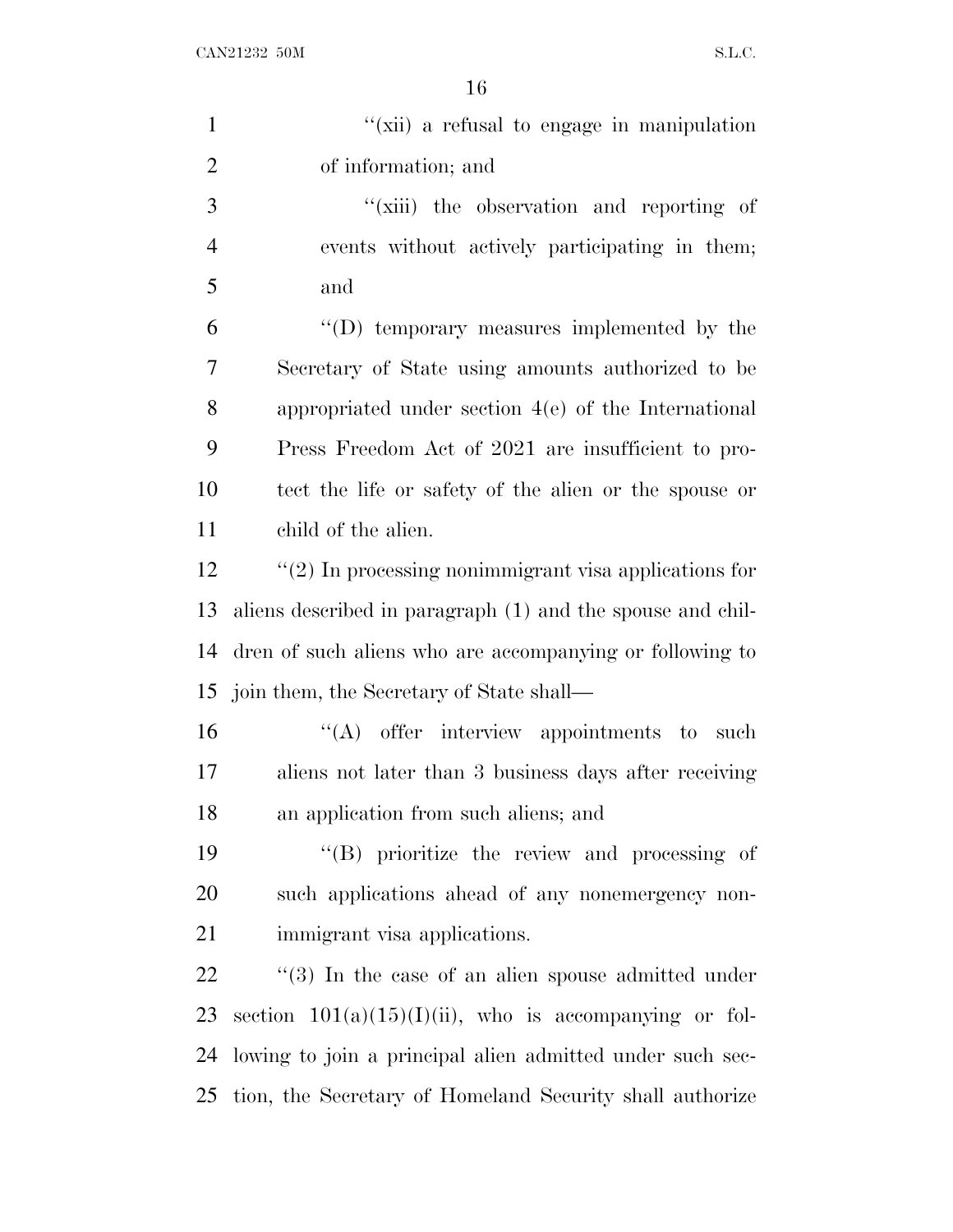|                | 1 the alien spouse to engage in employment in the United  |
|----------------|-----------------------------------------------------------|
| 2              | States and provide the spouse with an 'employment au-     |
| 3              | thorized' endorsement or other appropriate work permit.". |
| $\overline{4}$ | $(3)$ CHANGE OF STATUS.—Section 248(b) of                 |
| 5              | the Immigration and Nationality Act (8 U.S.C.             |
| 6              | $1258(b)$ ) is amended by striking "(T) or (U)" and       |
| 7              | inserting "(I)(ii), $(T)$ , or $(U)$ ".                   |
| 8              | (4) RULEMAKING.—The Secretary of Homeland                 |
| 9              | Security shall amend Part 214 of title 8, Code of         |
| 10             | Federal Regulations, as appropriate, to ensure that       |
| 11             | each alien described in section $101(a)(15)(I)(ii)$ of    |
| 12             | the Immigration and Nationality Act, as added by          |
| 13             | paragraph $(1)$ —                                         |
| 14             | (A) is permitted to remain in the United                  |
| 15             | States—                                                   |
| 16             | (i) while classified as a threatened                      |
| 17             | journalist pursuant to section $214(s)$ of                |
| 18             | such Act, as added by paragraph (2); or                   |
| 19             | (ii) with respect to the spouse and                       |
| 20             | children of a threatened journalist, while                |
| 21             | such classification remains in effect for the             |
| 22             | spouse or parent;                                         |
| 23             | (B) receives an Employment Authorization                  |
| 24             | Document;                                                 |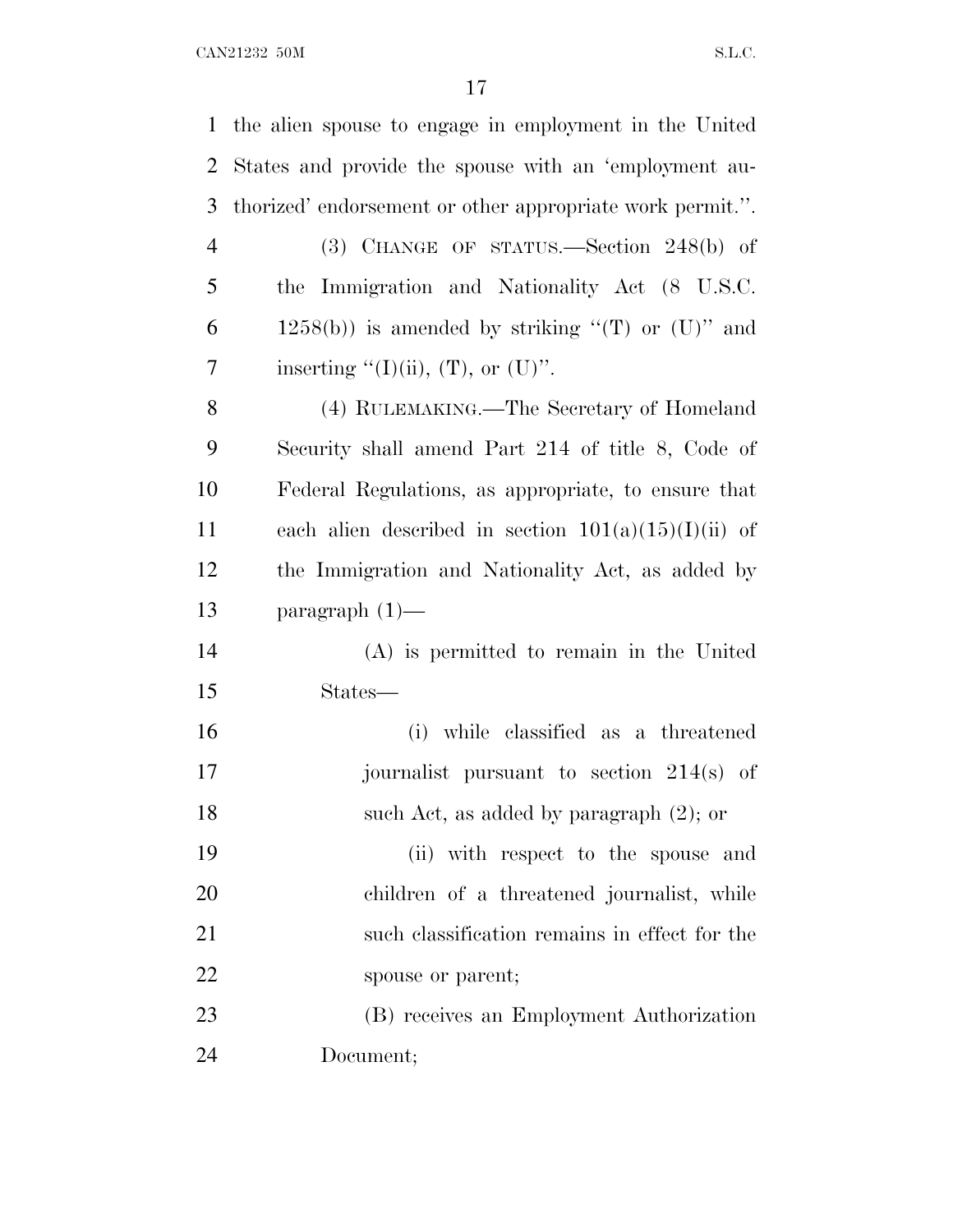| $\mathbf{1}$   | (C) is not denied a nonimmigrant visa                   |
|----------------|---------------------------------------------------------|
| $\overline{2}$ | under such section $101(a)(15)(I)(ii)$ or the ex-       |
| 3              | tension of such visa based on the approval of a         |
| 4              | permanent labor certification, the filing of a          |
| 5              | preference petition on behalf of the alien, or the      |
| 6              | pursuit of refugee or asylee status; and                |
| 7              | (D) is provided with notification of each               |
| 8              | determination under subsection (c).                     |
| 9              | (5) APPLICABILITY OF REGULATION.—The final              |
| 10             | rule of the Department of Homeland Security enti-       |
| 11             | tled "Period of Admission and Extensions of Stay        |
| 12             | for Representatives of Foreign Information Media        |
| 13             | Seeking to Enter the United States" (85 Fed. Reg.       |
| 14             | 91 (May 11, 2020)) shall not apply to a non-            |
| 15             | immigrant described in section $101(a)(15)(I)(ii)$ .    |
| 16             | (b) HUMANITARIAN PAROLE.—                               |
| 17             | (1) IN GENERAL.—The Secretary of Homeland               |
| 18             | Security shall consider, on a case-by-case basis for    |
| 19             | urgent humanitarian reasons, and in accordance          |
| 20             | with section $212(d)(5)(B)$ of the Immigration and      |
| 21             | Nationality Act (8 U.S.C. $1182(d)(5)(B)$ ), the provi- |
| 22             | sion of humanitarian parole to aliens described in      |
| 23             | section $214(s)$ of such Act, as added by subsection    |
| 24             | $(a)(2)$ , who meet the criteria described in paragraph |
| 25             | (2).                                                    |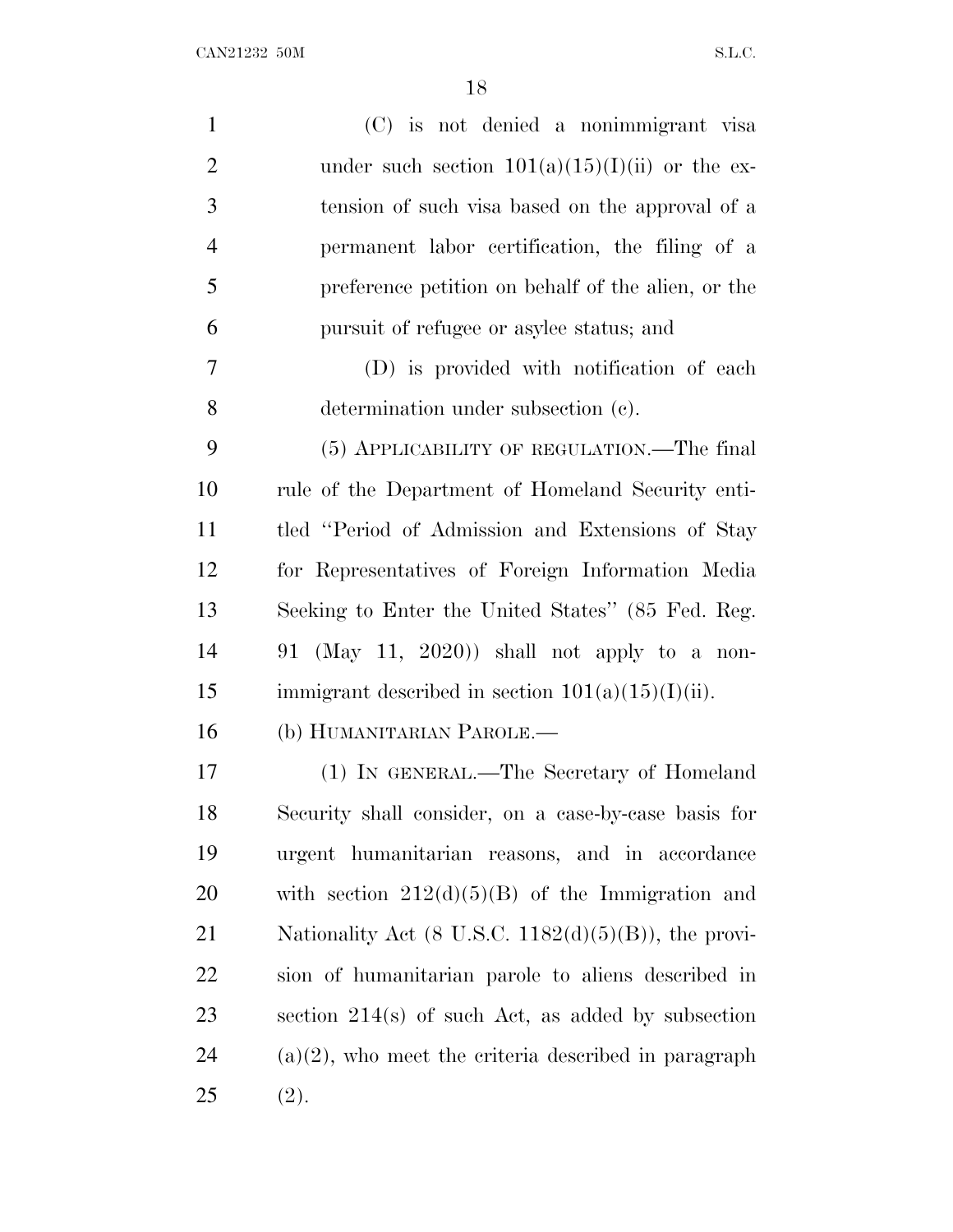(2) CRITERIA.—

2 (A) LIFE OR SAFETY AT RISK.—The Sec- retary of State, the Coordinator for Inter- national Press Freedom, or an appropriate Chief of Mission (after consultation with the Secretary or the Coordinator) affirms that the life or safety of the alien is at risk if the alien remains in his or her country of origin or coun-try of last habitual residence.

 (B) WRITTEN RECOMMENDATION.—The Secretary of State or the Chief of Mission (after consultation with the Secretary) has sub- mitted to the Secretary of Homeland Security and the Attorney General a favorable written recommendation that humanitarian parole for the alien furthers the foreign policy interests or national security interests of the United States. (3) PREFERENCE FOR ADMISSION AS NON-IMMIGRANT.—

20 (A) In GENERAL.—With respect to an alien who meets the criteria described in para- graph (2), subject to subparagraph (B), the Secretary of Homeland Security shall exercise a preference for admission as a nonimmigrant de-25 scribed in clause (ii) of section  $101(a)(15)(I)$  of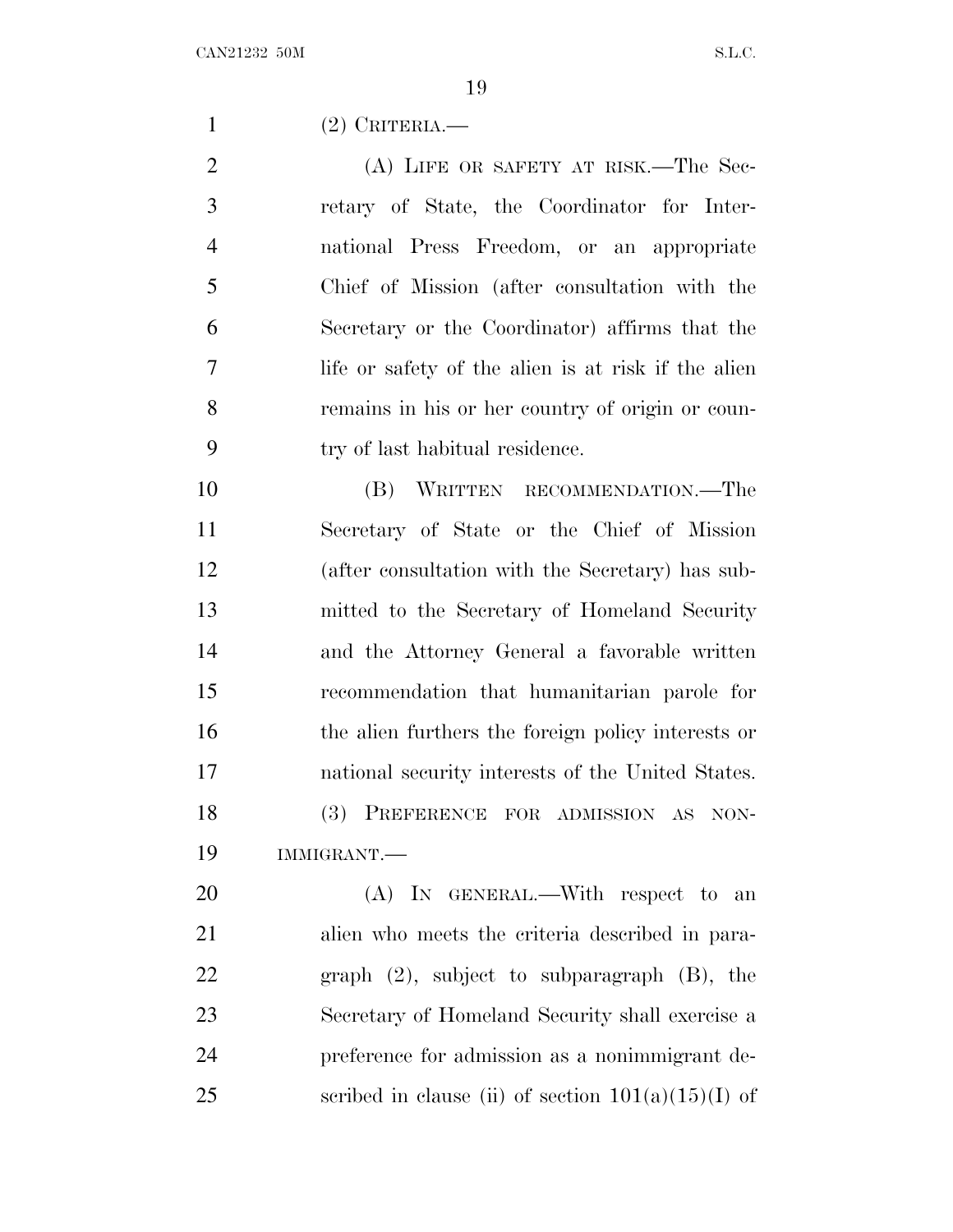| 1              | such Act $(8 \text{ U.S.C. } 1101(a)(15)(I))$ , as added |
|----------------|----------------------------------------------------------|
| $\overline{2}$ | by subsection $(a)(1)$ .                                 |
| 3              | (B) IMMINENT DANGER.—In the case of                      |
| 4              | imminent danger to such an alien—                        |
| 5              | $(i)(I)$ the Secretary of State may sub-                 |
| 6              | mit to the Secretary of Homeland Security                |
| 7              | a request to parole the alien into the                   |
| 8              | United States under this subsection; and                 |
| 9              | (II) the Secretary of Homeland Secu-                     |
| 10             | rity may parole the alien into the United                |
| 11             | States; or                                               |
| 12             | (ii) the Secretary of State may coordi-                  |
| 13             | nate directly with the Commissioner of                   |
| 14             | U.S. Customs and Border Protection for                   |
| 15             | the parole of the alien into the United                  |
| 16             | States under this subsection.                            |
| 17             | INDIVIDUALIZED DETERMINATION WITH RE-<br>(e)             |
| 18             | SPECT TO CONTINUED RISK TO LIFE OR SAFETY.-              |
| 19             | (1) IN GENERAL.—With respect to each alien               |
| <b>20</b>      | admitted to the United States as a threatened jour-      |
| 21             | $(ii)$ of<br>nalist<br>described in<br>clause<br>section |
| <u>22</u>      | $101(a)(15)(I)$ of the Immigration and Nationality       |
| 23             | Act, as added by subsection $(a)(1)$ , or paroled into   |
| 24             | the United States under subsection (b), not less fre-    |
| 25             | quently than once every 5 years after such admission     |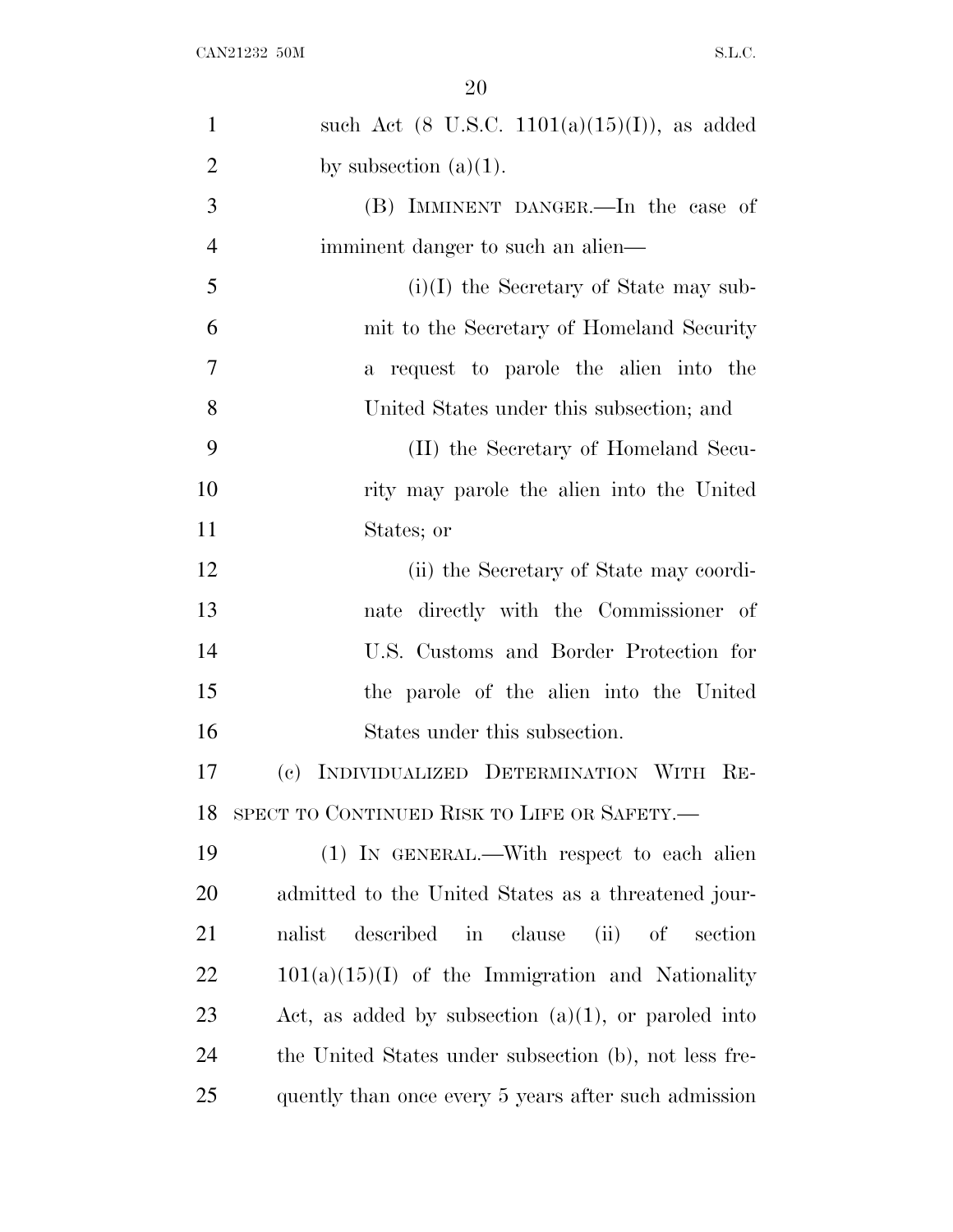CAN21232 50M S.L.C.

 or parole, the Coordinator for International Press Freedom shall make a determination as to whether the alien's life or safety would be at risk if the alien were to return to his or her country of origin or country of last habitual residence. (2) NOTIFICATION.—Not later than 30 days after the date on which the Coordinator makes a de- termination under paragraph (1), the Coordinator shall notify the alien of such determination. 10 (3) EFFECT OF DETERMINATION. If the Coor- dinator determines that an alien's life or safety would not be at risk if the alien were to return to his or her country of origin or country of last habit- ual residence, not later than 120 days after the date of such determination— (A) the alien's status as a nonimmigrant 17 described in paragraph  $(15)(I)(ii)$  of section 101(a) of the Immigration and Nationality Act  $(8 \text{ U.S.C. } 101(a))$  shall terminate; and 20 (B) the alien shall be required— (i) to depart the United States; or 22 (ii) to change or adjust his or her sta- tus under the immigration laws (as defined in such section) to a status for which the alien is eligible.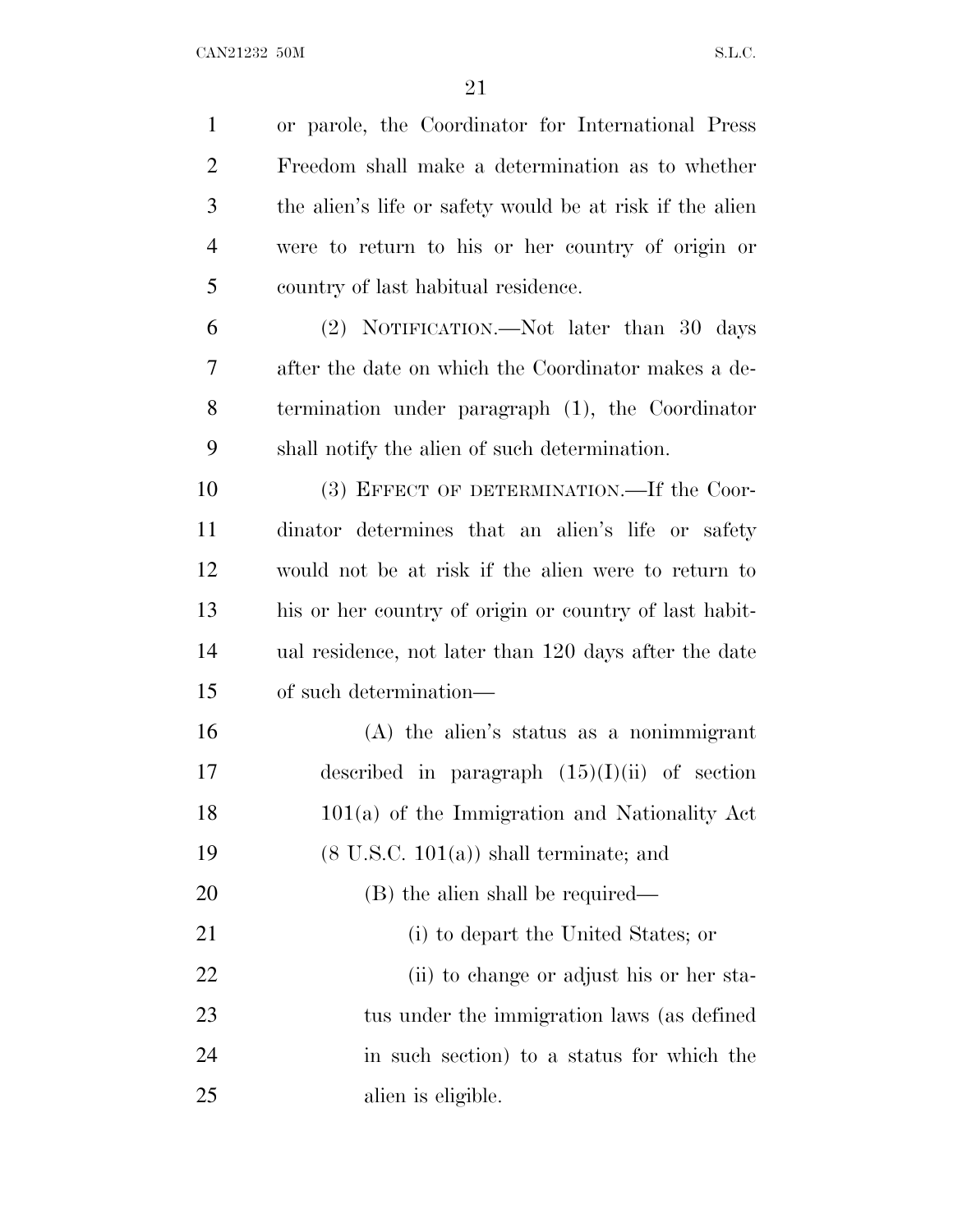| 1              | SEC. 7. TRAINING FOR REFUGEE OFFICERS.                       |
|----------------|--------------------------------------------------------------|
| $\overline{2}$ | Section $207(f)(2)$ of the Immigration and Nationality       |
| 3              | Act (8 U.S.C. 1157 $(f)(2)$ ) is amended—                    |
| $\overline{4}$ | (1) by striking the period at the end and insert-            |
| 5              | ing "; and";                                                 |
| 6              | (2) by striking "include country-specific condi-             |
| 7              | tions, instruction" and inserting "include—                  |
| 8              | $\lq\lq$ country-specific conditions;                        |
| 9              | $\lq\lq$ instruction"; and                                   |
| 10             | (3) by adding at the end the following:                      |
| 11             | $\lq\lq$ instruction on the internationally rec-             |
| 12             | ognized right to freedom of the press, instruc-              |
| 13             | tion on methods of persecution of, or attacks                |
| 14             | on, journalists in foreign countries, and applica-           |
| 15             | ble distinctions between traditional and non-                |
| 16             | traditional journalists.".                                   |
| 17             | SEC. 8. TRAINING FOR FOREIGN SERVICE OFFICERS.               |
| 18             | Section 708 of the Foreign Service Act of 1980 (22           |
| 19             | U.S.C. 4028) is amended by adding at the end the fol-        |
| 20             | lowing:                                                      |
| 21             | "(e) FREEDOM OF EXPRESSION.—The Secretary of                 |
| 22             | State, with the assistance of other relevant officials, such |
| 23             | as the Coordinator for International Press Freedom ap-       |
| 24             | pointed under section $3(b)(2)$ of the International Press   |
| 25             | Freedom Act of 2021, and distinguished nongovernmental       |
| 26             | organizations that advocate for press freedoms, shall pro-   |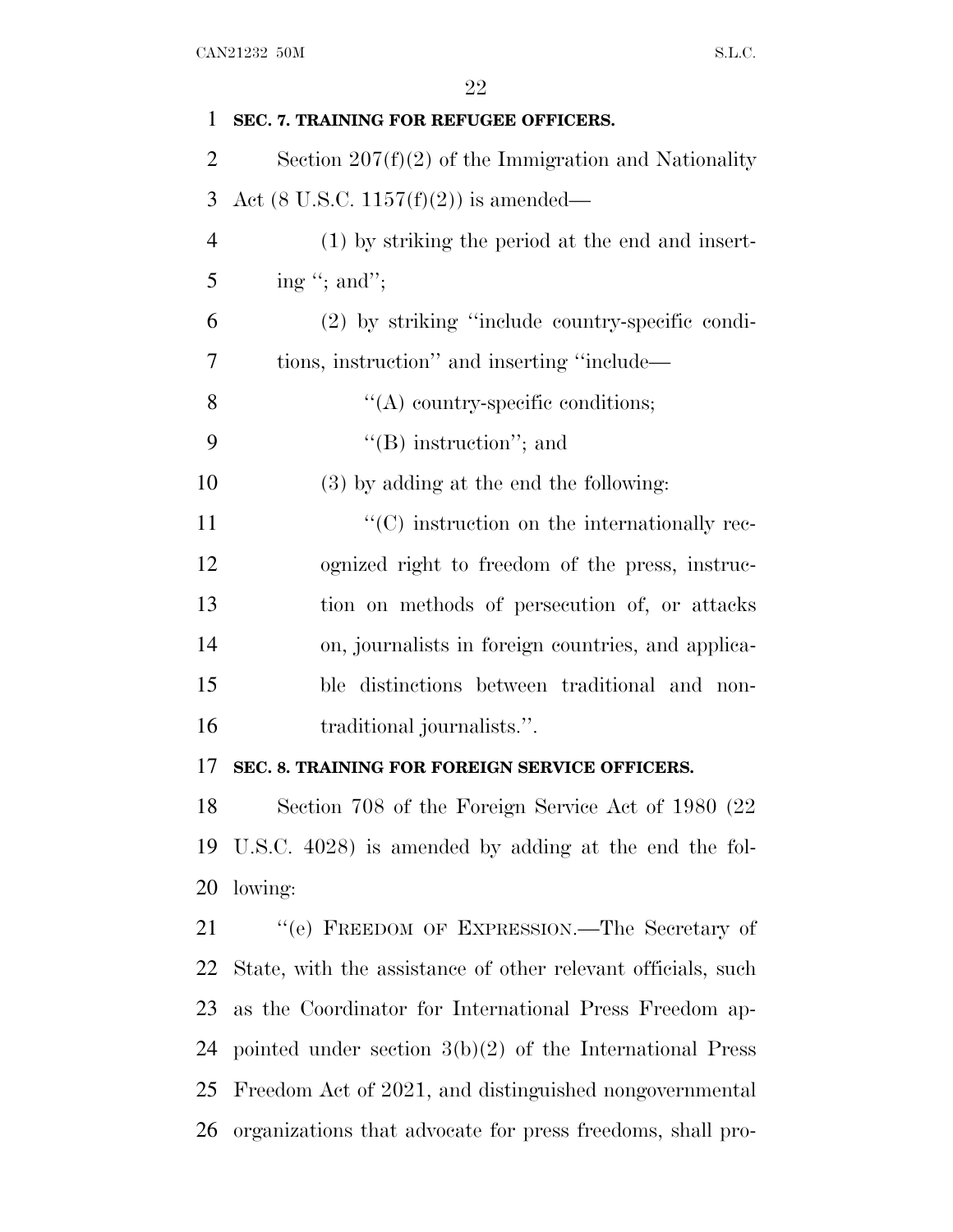vide to each Foreign Service officer who will work overseas in the areas of political affairs, public diplomacy, or con- sular affairs, or as a Deputy Chief of Mission or Chief of Mission, pre-departure instruction that includes infor-mation about the following:

- 6  $\frac{1}{2}$  (1) The scope and value of freedom of expres-sion.
- 8 "(2) How violations of the freedom the press harm the interests of the United States.

 $\frac{10}{10}$  The relevance of international freedom of the press to the advancement of the defense, diplo- macy, development, and public affairs efforts and in-terests of the United States.

14 ''(4) With respect to the country in which the Foreign Service officer will be posted, the nature, se- verity, and origins of threats facing journalists in their reporting and United States Government and nongovernmental mechanisms available to mitigate those threats.

 $\frac{4}{5}$  The role of nontraditional media platforms and nontraditional journalists in the press in the country in which the Foreign Service officer will be posted.''.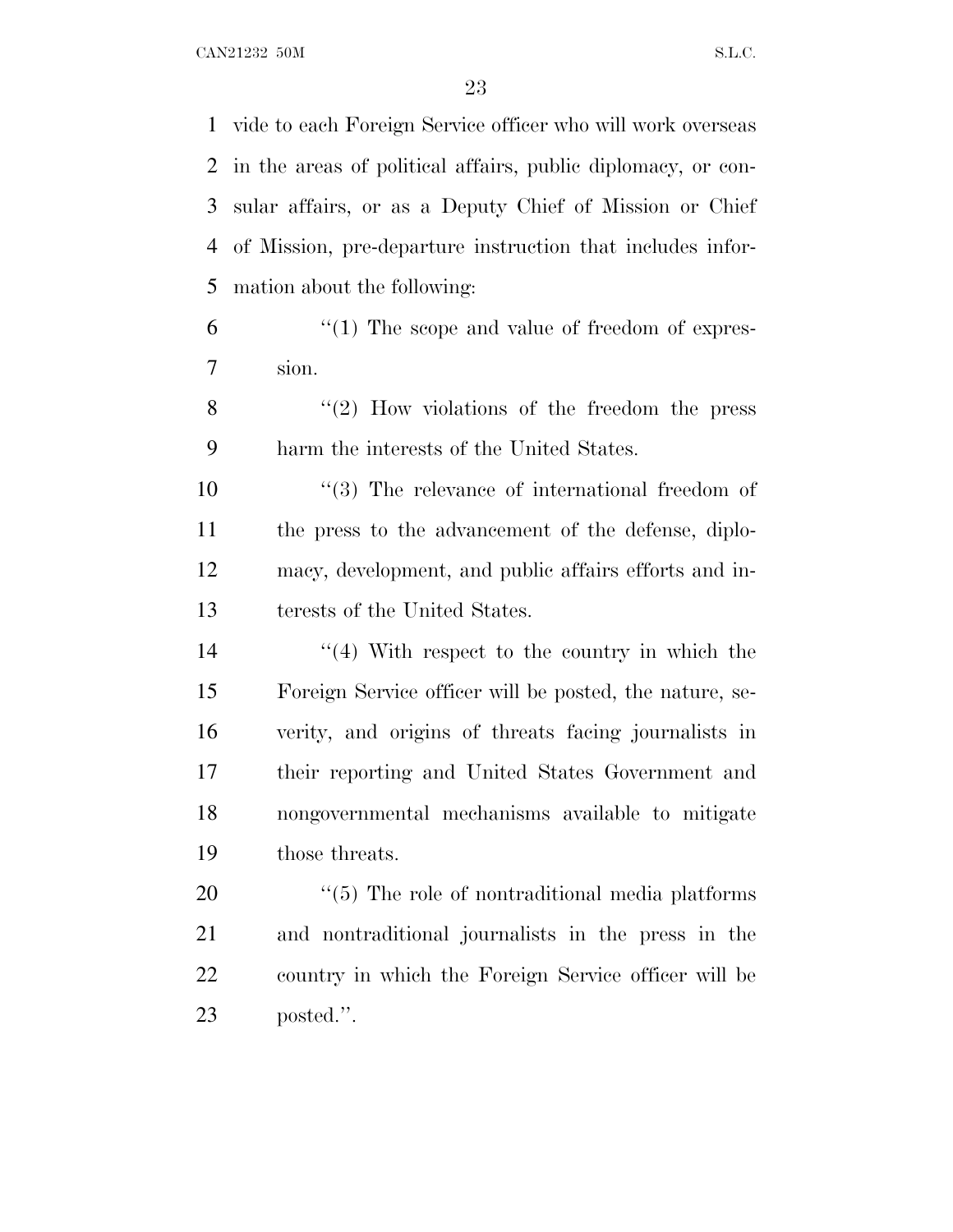### **SEC. 9. REPORTS.**

 (a) DEPARTMENT OF HOMELAND SECURITY ANNUAL REPORT TO CONGRESS.—Not later than March 1 of each year, the Secretary of Homeland Security shall submit a report to the appropriate committees of Congress that identifies, with respect to the preceding fiscal year—

 (1) the number of threatened journalist aliens who were issued a nonimmigrant visa under clause 9 (ii) of section  $101(a)(15)(I)$  of the Immigration and 10 Nationality Act (8 U.S.C.  $1101(a)(15)(I)$ ), as added by section 6(a), disaggregated by country of nation-ality;

 (2) the number of family members of aliens de- scribed in paragraph (1) who were issued a non- immigrant visa under such clause (ii), disaggregated by country of nationality;

 (3) the number of alien journalists who were granted humanitarian parole pursuant to section 6(b) due to their work as journalists, disaggregated by country of nationality;

 (4) the number of family members of aliens de- scribed in paragraph (3) who were granted humani- tarian parole pursuant to section 6(b), disaggregated by country of nationality; and

 (5) such other information as the Secretary considers relevant.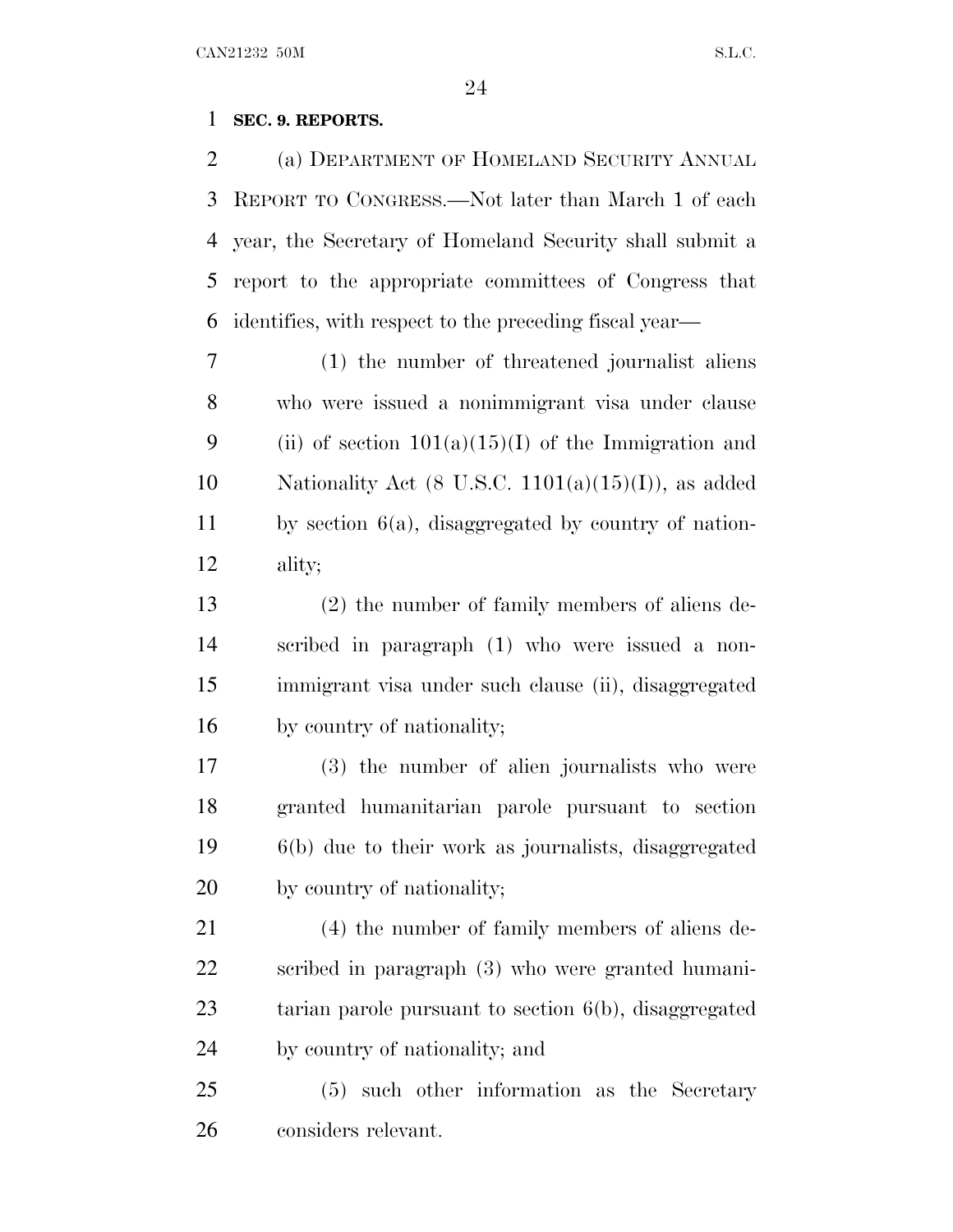(b) GOVERNMENT ACCOUNTABILITY OFFICE REPORT TO CONGRESS.—

| 3              | $(1)$ IN GENERAL.—Not later than 2 years after         |
|----------------|--------------------------------------------------------|
| $\overline{4}$ | the date of the enactment of this Act, and every 3     |
| 5              | years thereafter on March 1, the Comptroller Gen-      |
| 6              | eral of the United States shall submit to the appro-   |
| 7              | priate committees of Congress a report analyzing the   |
| 8              | barriers that prevent foreign journalists from obtain- |
| 9              | ing visas for admission into the United States.        |
| 10             | (2) ELEMENTS.—The report required by para-             |
| 11             | graph (1) shall assess the following:                  |
| 12             | (A) The success of programs relating to in-            |
| 13             | country support for foreign journalists, tem-          |
| 14             | porary resettlement of such journalists in third       |
| 15             | countries, admission of such journalists under         |
| 16             | clause (ii) of section $101(a)(15)(I)$ of the Immi-    |
| 17             | gration and Nationality Act (8 U.S.C.                  |
| 18             | $1101(a)(15)(I)$ , as added by section 6(a), and       |
| 19             | humanitarian parole for such journalists under         |
| 20             | section $6(b)$ .                                       |
| 21             | (B) The processing speeds and delays in                |
| 22             | the program providing nonimmigrant visas to            |

 journalists under clause (ii) of section 101(a)(15)(I) of the Immigration and Nation-